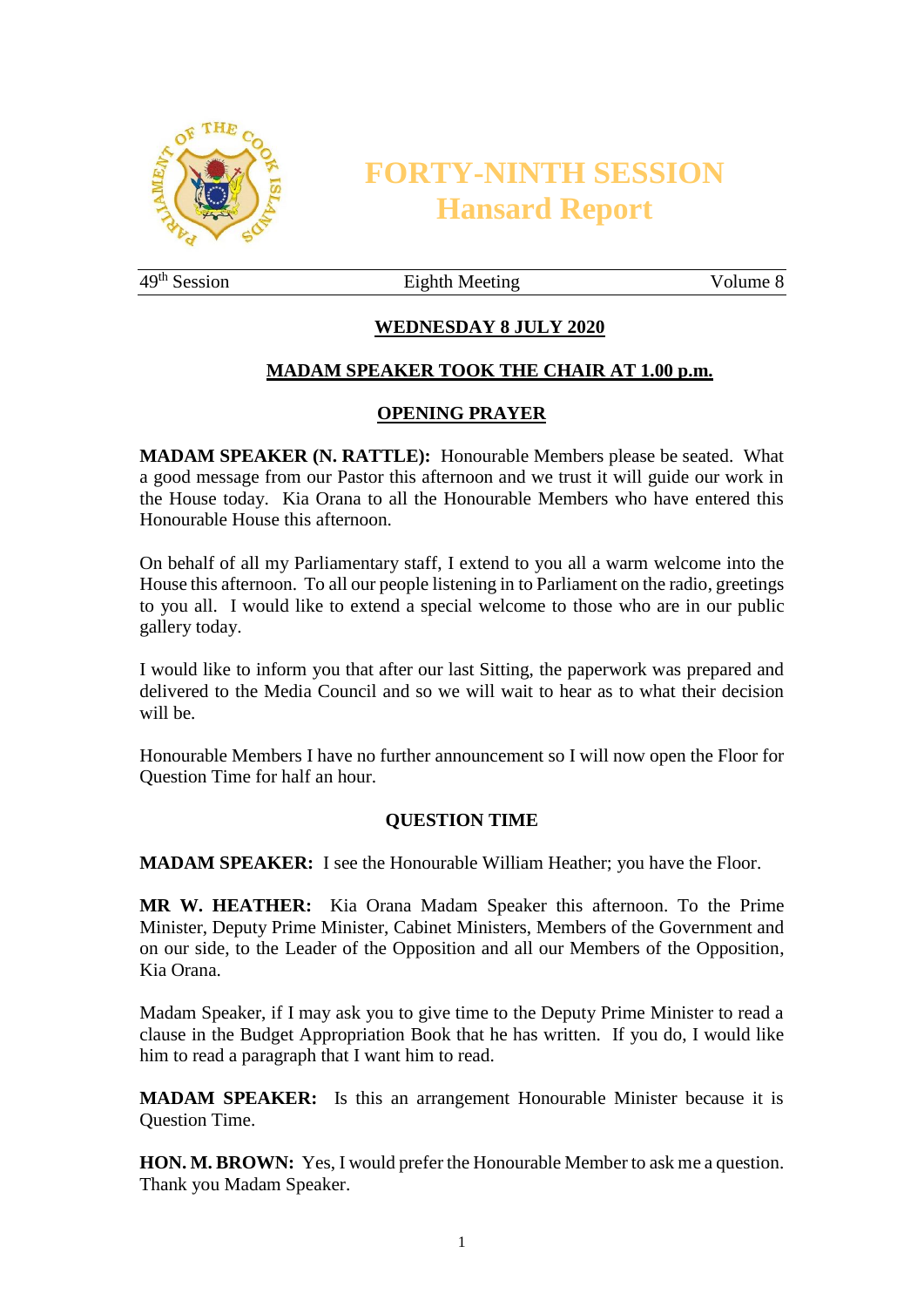**MADAM SPEAKER:** Honourable Member this is Question Time. If you have a question, please ask.

**MR W. HEATHER:** Madam Speaker my question relates to the Audit Report as promised by the Minister of Finance which has been stated in the Budget Book that we will have and to be shared to the Members of the House on the 30<sup>th</sup> June.

Therefore, my question Madam Speaker is, where is this Audit Report, thank you.

**MADAM SPEAKER:** I see the Honourable Minister of Finance, Mark Brown.

**HON. N. BROWN:** I believe Madam Speaker the Honourable Member is asking about the current state of the Audited Government Account. I am very happy to report Madam Speaker that after a number of years of audited Crown accounts that have been delayed, we are in the process of bringing those right up to date.

In fact, my last meeting with the Head of the Audit Office, indicated that we have now completed 2017, 2018, 2019 and ready for sign off very shortly. These were ready to be signed off by the  $30<sup>th</sup>$  June this year.

Subsequently, Madam Speaker the Head of the Audit Office has told me that there is a couple more things that they need to do and they now expect the sign off to be in September this year, three months late. Nonetheless Madam Speaker, this is a tremendous achievement by the Audit office who have been supported by the New Zealand Government in providing resources to allow the office to conduct two years' worth of audits every year.

An essentially Madam Speaker, as a result of their very hard work over the last three years, this office will now have our Crown accounts more or less up to date. One of the main reasons that people may not be aware of why the overall consolidated crown accounts are not audited on a timely basis, I can explain.

Out of the 30 odd Government entities that require auditing Madam Speaker, it only takes one to delay their own audit and that delays the overall auditing of the consolidated accounts. Many of these outstanding audits come from the Islands Administration accounts where we acknowledge that the strength of finance management and the ability to be able to produce timely accounts has not always been there.

But we worked very hard with the Ministry of Finance and with the Audit Office firstly to centralise the financing on these small island account entities. But also to make them more timely so as not to delay the auditing of the consolidated accounts. Even more pleasing Madam Speaker is that the results of audits now being completed particularly on our larger departments more and more are coming through as fully unqualified audits.

Those who may not understand the financial terms, an unqualified audit means you have ticked all the boxes and you have done all the right things.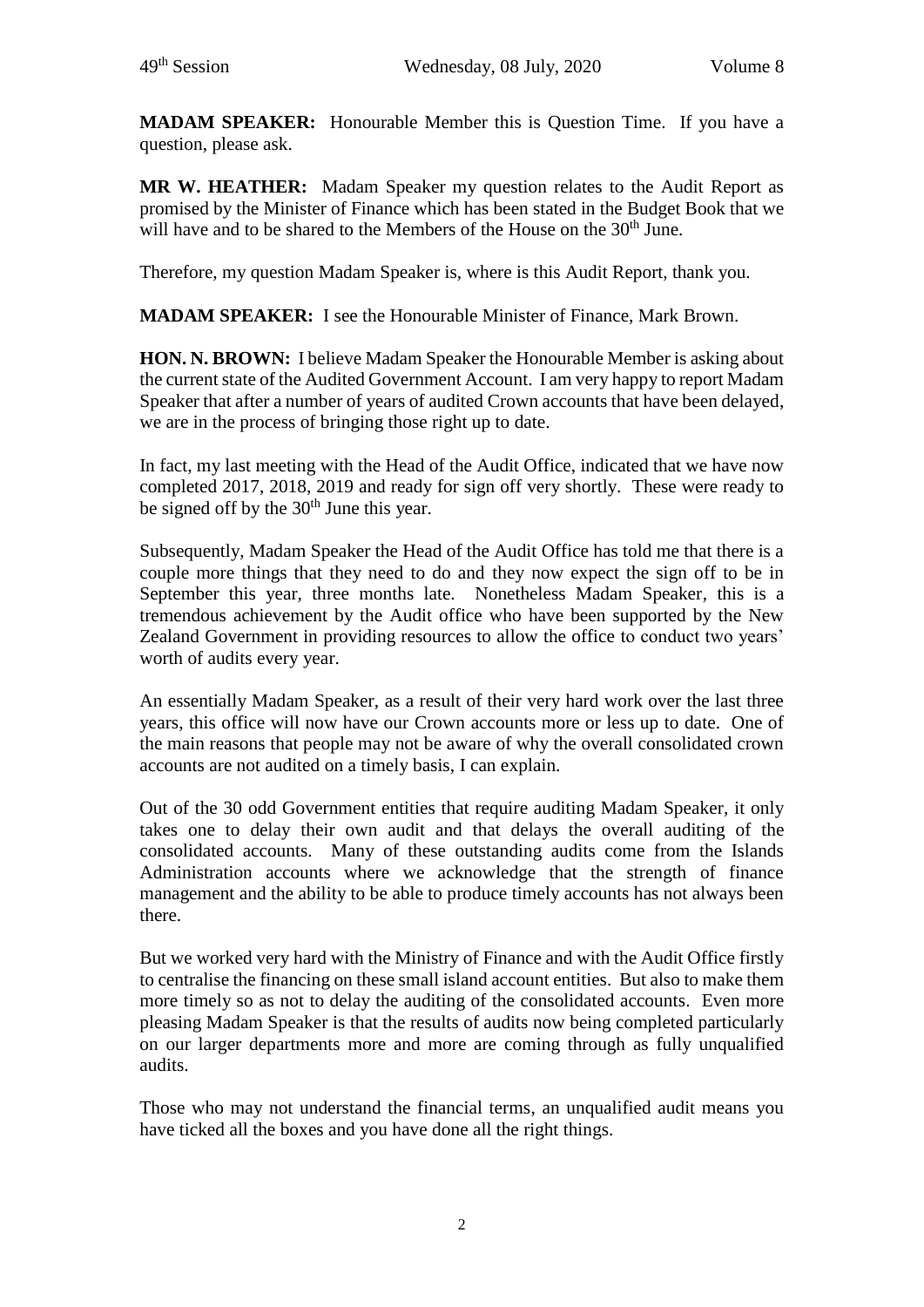I would like to thank the Honourable Member for asking this question and for giving me time to respond as to the status of our audit operations in our country and they are in very good hands, Madam Speaker. Thank you very much.

**MADAM SPEAKER:** Thank you Minister and I see the Honourable Vaitoti Tupa and you have the Floor.

**MR V. TUPA:** Thank you Madam Speaker. My question is to the Minister of BTIB. Madam Speaker my question is regarding the news I heard of the Chairperson of the BTIB Board resigning from the position.

My question to the Minister of BTIB is, can you please clarify why the Chairperson for the Board resigned or retired from the position. Thank you.

**MADAM SPEAKER:** Thank you, I give the Floor to the Honourable Minister George Angene.

**HON. G. ANGENE:** Thank you Madam Speaker. Thank you for the question raised by the Member for Matavera on why the Chairman of the BTIB Board resigned?

The answer to your question, it is because of her desire to retire because I disapproved some of the proposals or ideas that she brought to me. All my Portfolios I don't work along family lines. I conduct my work true and right before my God and my people.

Just to confirm Honourable Member, I did not force her to resign, she advised me she was resigning and I said if you need to, then do so. That is the truth I say before our people, thank you.

**MADAM SPEAKER:** Thank you and I see the Honourable Tamaiva Tuavera, you have the Floor.

**MR T. TUAVERA:** Thank you, Madam Speaker. Greetings to all of us this afternoon.

Madam Speaker, on top of the \$19 million allocated to the Sustainable Management of Water and Sanitation I see in Book 1, Page 218 and I will read – the Government is allocating \$15.6 million in 2020-21 to Capital Expenditure such as Te Mato Vai Project and other programmes.

My question is, how much of this \$15.6 million is going to Te Mato Vai?

**MADAM SPEAKER:** Thank you and I see Minister Mark Brown.

**HON. M. BROWN:** Thank you, Madam Speaker. I must confess I don't have my Budget Book in front of me but I do know that in terms of Te Mato Vai we brought forward expenditures for this financial year into the year just past because the work was progressing quickly and what we had appropriated was \$9 million in the 2021 Budget Book and we expect Te Mato Vai to end.

Just to be clear, Te Mato Vai is a project that has a life and we expect the life of that project to end once the Te Mato Vai Project is handed over to the Government. The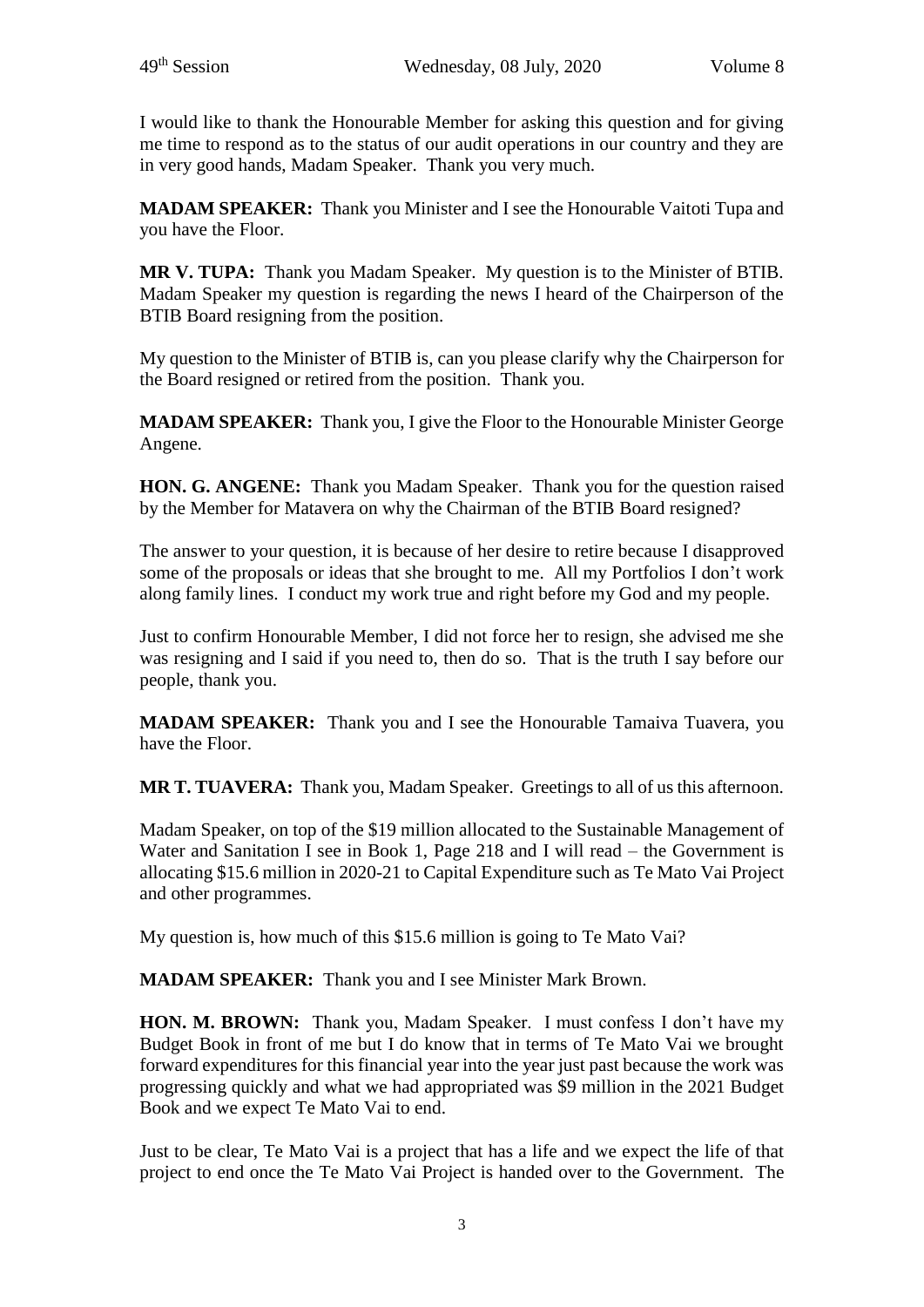balance of those monies then shifts to To Tatou Vai and To Tatou Vai is currently the Company that is responsible for the management and operations of our water reticulation network and indeed before this House Madam Speaker, is the Bill that will shift To Tatou Vai from a Limited Liability Company into a Statutory Corporation, in other words into an SOE.

I think the sums of money that the Honourable Member refers to, Madam Speaker there is approximately \$11 million that has been allocated to To Tatou Vai capital from the years 2021 up to 2024.

In this year alone in the Budget that we have just appropriated, there's \$3.2 million appropriated to To Tatou Vai and I may have mentioned previously in the House that as a result of the upgrades of our water intakes and the upgrades of our ring mains, it is becoming apparent that our old secondary water distribution network also requires an upgrade and these are the pipes that deliver from the ring main into the secondary network and into the households. That Madam Speaker is what the sum of money that the Honourable Member refers to and it is broken down over a space of three years. Thank you Madam Speaker.

**MADAM SPEAKER:** Thank you Honourable Minister. I see the Honourable William Heather you have the Floor.

**MR W. HEATHER:** I have a supplementary question, Minister of Finance. What are we going to do with people on high ground seeing we are all going to pay for this water upgrade and the people who do not get the water to their homes? What is Government going to do for these people? These people are paying \$200 for a trip of water to cart the water to their homes.

Last Friday before the rain started, three homeowners from the Blackrock area rang me and told me they had no water in their tanks and I told them that during the dry season they will not get any water. I met with these homeowners but luckily it rained on Saturday. So, Minister what are we going to do with these homeowners seeing they are paying taxes.

**MADAM SPEAKER:** Thank you and I see the Minister Mark Brown.

**HON. M. BROWN:** Thank you Madam Speaker. This is a good question from the Member for Ruaau. Yes, we know last week before the rain started our water started to slow down and the message from To Tatou Vai was for people to conserve water and not waste water. Leave your cars and don't waste water washing the vehicles.

We know when the rain came the water started flowing through the pipes and it was dirty water. This is the situation with our water today, that water that flows into our homes are coming straight from the intakes into our homes. We have not yet started using the new intake where we will get clean water. So Honourable Members, let us not hold up the work so we can get clean water for everyone.

Regarding the question about homes on high ground, if the water will get into their homes, this is what I have been told by the people working on this project that when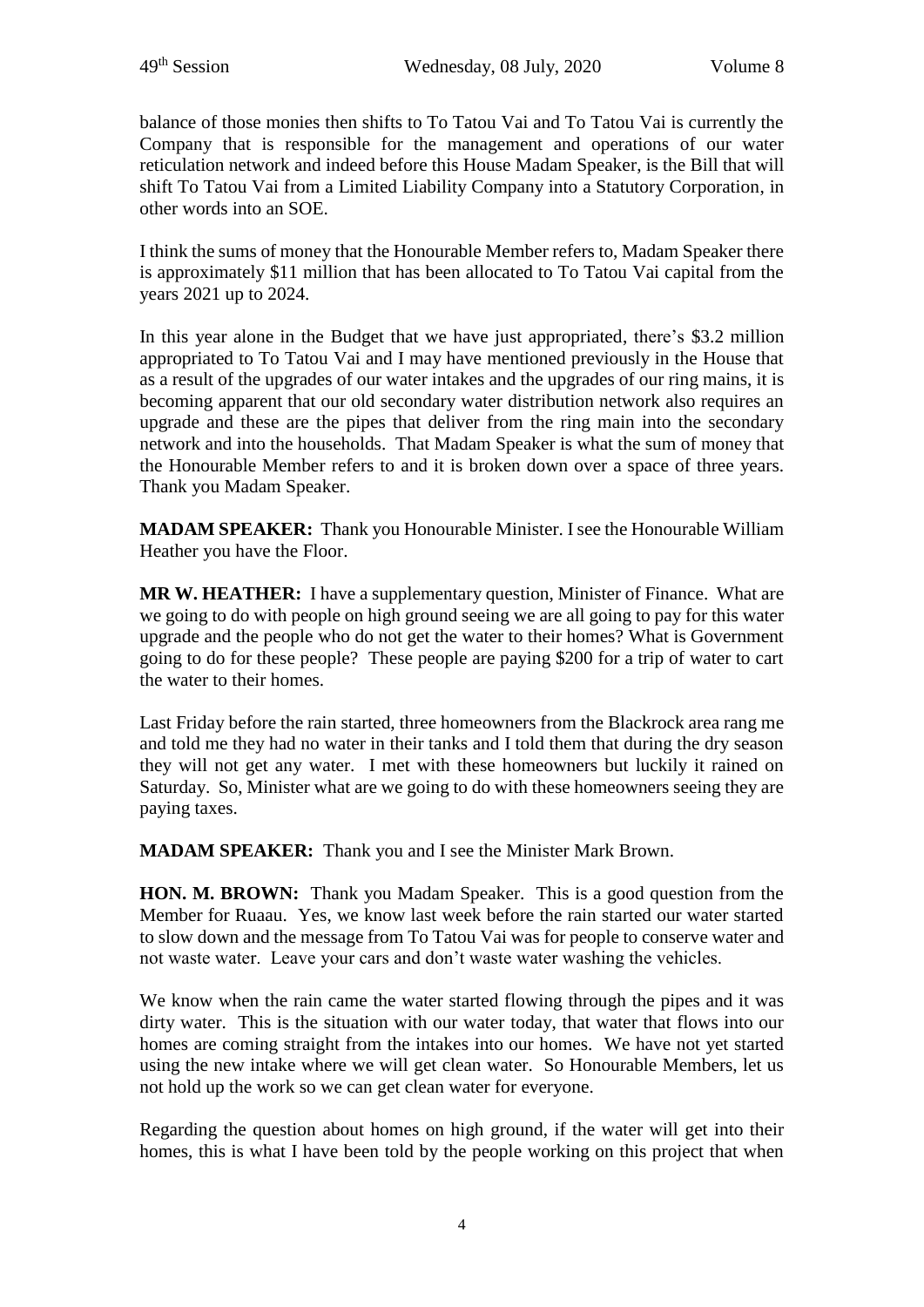the new intake is in operation and the big tanks are put in use then we will see that the pressure will be high and this will reach the homes on the high ground.

This system is called gravity feed and the tanks that has been built at the intakes will be able to push the water that flows from the hills and push them into the homes on the high areas.

But if you build your house above the height of the water intake, then this water will not be able to reach your home. But the company To Tatou Vai can find ways and means to help the homes that have this problem because this is one of the problems that we can see now. They are looking at how we can overcome this problem so that everyone get clean water when the Company To Tatou Vai commences work.

Thank you Madam Speaker.

**MADAM SPEAKER:** Thank you and I see the Honourable Tamaiva Tuavera you have the Floor.

**MR T. TUAVERA:** Thank you Madam Speaker. The answer to my question earlier on is a bit watery, however, I will see the Minister later on during our break.

I have a question. When I read the newspaper this morning Madam Speaker, it says, *"Faster, stronger,* and in red, *not cheaper".*

**MADAM SPEAKER:** Honourable Member, can I just remind you that anything that is public that is from the newspaper or anything like that is not a business of the House.

**MR T. TUAVERA:** Definitely Madam Speaker but I want to ask a question to the Minister.

**MADAM SPEAKER:** Is it to do with his responsibility as a Minister?

You may continue.

**MR T. TUAVERA:** When the cable arrived in Rutaki, I was there that day. I heard the comments made by the Minister that day. Maybe because I didn't have a drink of water, but I can see that his statement that day is a reflection of what is in the paper today. The author of the article in the paper is an Economist.

My question to the Minister then is, can he explain to this House and also to our people listening in why the word "not" is integrated with the word "cheaper". Can the Minister please respond, thank you.

**MADAM SPEAKER:** Thank you Honourable Member. I see the Minister Mark Brown.

**HON. M. BROWN:** Thank you Madam Speaker. To ensure that all our people understand, I shall respond in the Mangaian language.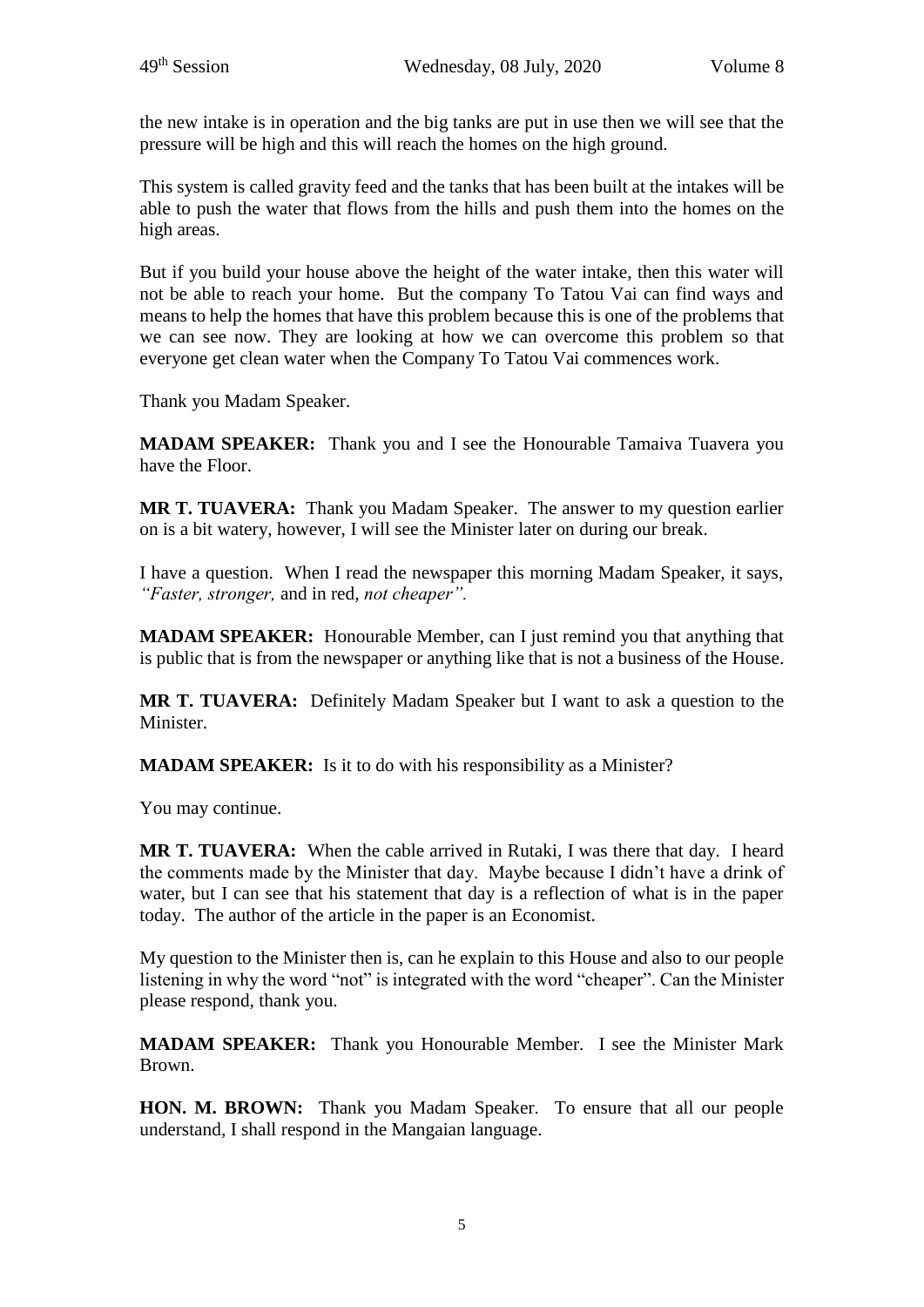Before I do Madam Speaker, I recall last week, you provided a telling off to the Editor of this newspaper for putting misleading headlines in the paper, and you told him not to do it again. Well, on the weekend, there was a huge public outcry over the headline regarding the Mayoral elections and what term that he used for one of the candidates, a real successful business woman, to say that a grandma was running for the Mayor of Aitutaki. It was a condescending and patronising term Madam Speaker that he used in his headline but nothing that I didn't expect from a person who is not from here.

Of course, he couldn't help himself and put another headline in there that again is misleading. If you read through the contents of that, people will see that what they are getting in terms of what they are paying for now the same price, they will receive far better quality and far better service through the provision of the cable than currently what we are getting through the satellite. In other words, people will be getting more for the same price of money.

Therefore Madam Speaker, the Member mentioned that I made a statement at the landing of our cable when it arrived earlier this year. There were a number of statements that the Government made in January this year regarding our graduation and the way that our economy was blooming. But welcome to the COVID-19 world that we all live in now.

I am aware the business plan of many companies including Vodafone were based on the arrival of over a hundred and seventy thousand tourists a year. Now, every company has to change their Business Plan. Our whole economy has been affected by this. Now is not the time to say, oh you said this and you said that. We have to look at what we need to do now and get on with it. I am sure Vodafone like many other companies in the country that have been affected are getting on with the job of trying to survive and trying to operate in this COVID-19 world.

However, what is pleasing Madam Speaker is the comments made by the Economist that was commissioned by our Regulator and also the comments by our Regulator himself that he has no doubt that the cable being commissioned and in operation will provide significant benefits to the people of our country. While Vodafone is now scrambling to adjust its Business Plan, other companies are looking at the opportunity that the cable brings to our country. Already, the competitive element is being discussed who can come in and provide similar services and that in itself will affect the pricing that is made available to consumers.

In addition Madam Speaker, other types of business that will use the technology are already starting to emerge and had discussions about how they can utilise this particular piece of infrastructure to provide the service that previously we could not.

The one industry that has grown and boomed during this COVID-19 period globally Madam Speaker has been the technology industry. Therefore, we are very fortunate Madam Speaker that we were able to get our cable landed earlier on this year and we are able to get it commissioned I believe on the  $15<sup>th</sup>$  of this month to enable our people another avenue to look at being be part of the digital economy, being part of the growing knowledge economy.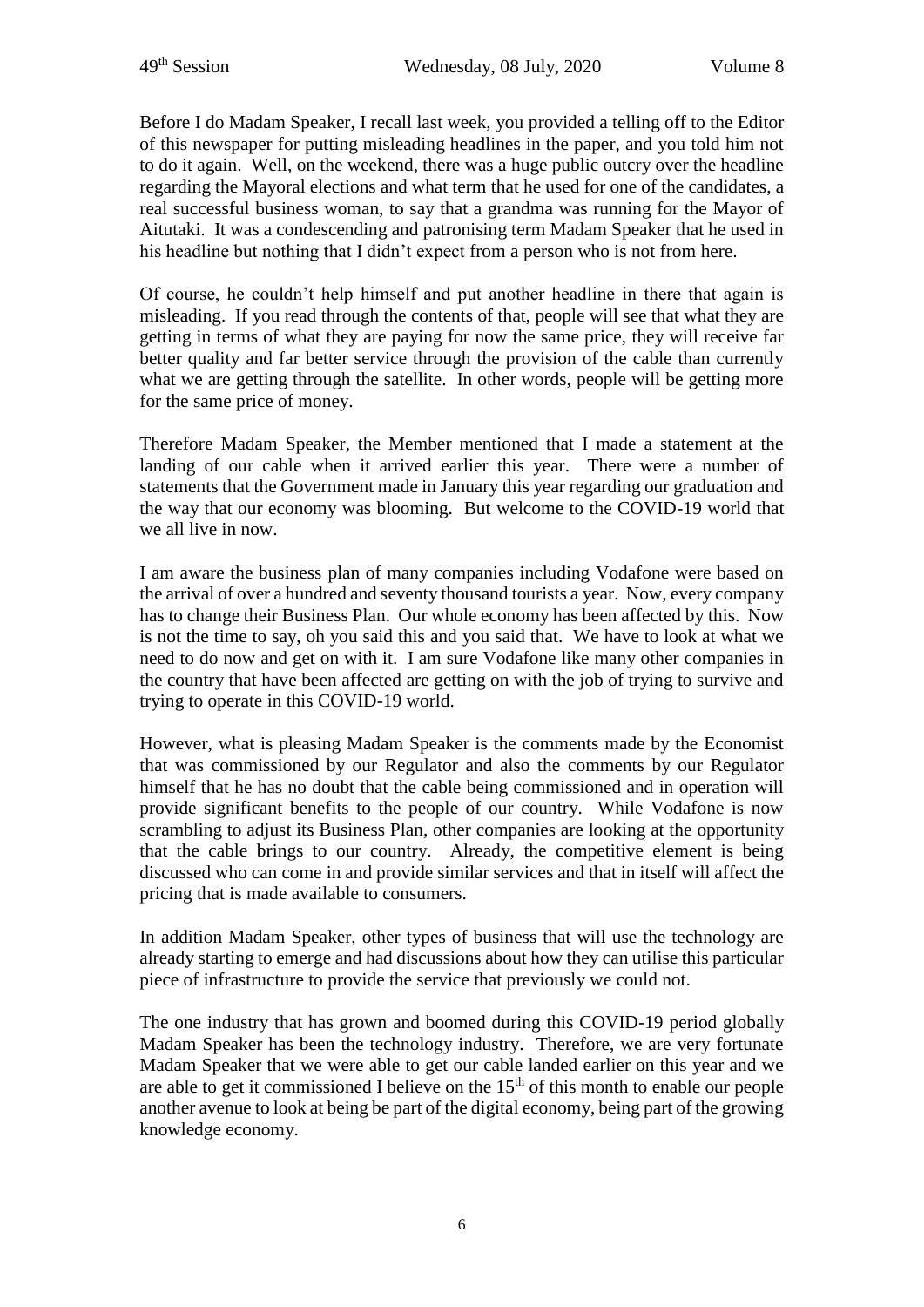So, let the Editor put his headlines which maybe literally true but factually untrue. Thank you Madam Speaker.

**MADAM SPEAKER:** Honourable Members, that completes our half hour of Question Time.

I now call on the Leader of the House, the Honourable Tingika Elikana to move a Motion.

**MR T. ELIKANA:** Thank you Madam Speaker. In accordance with Standing Order number 4, I rise to move a Motion:

#### **That Standing Order 224 which relates to notice to be given of introduction of a Bill, be suspended to enable the To Tatou Vai Authority Bill to be introduced today**

**MADAM SPEAKER:** Thank you. I call a Seconder for the Motion.

#### **Seconded by the Honourable Minister, Mark Brown**

I put the Question:

## **That the Motion be agreed to?**

#### **Motion agreed to**

As per Motion that was agreed, we will now go to the Presentation of Bills.

#### **PRESENTATION OF BILLS**

I call the Minister Responsible for the First Reading of the Bill.

**ACTING CLERK AT THE TABLE (J. DANIEL):** Short Title Reads: To Tatou Vai Authority Act 2020.

#### **BILL READ A FIRST TIME**

**MADAM SPEAKER:** Can the Minister please name the date and time of the Second Reading of the Bill.

**HON. M. BROWN:** Forthwith Madam Speaker.

**MADAM SPEAKER:** To Tatou Vai Authority Bill 2020 has been named for Second Reading forthwith.

We will now go to Orders of the Day.

## **ORDERS OF THE DAY**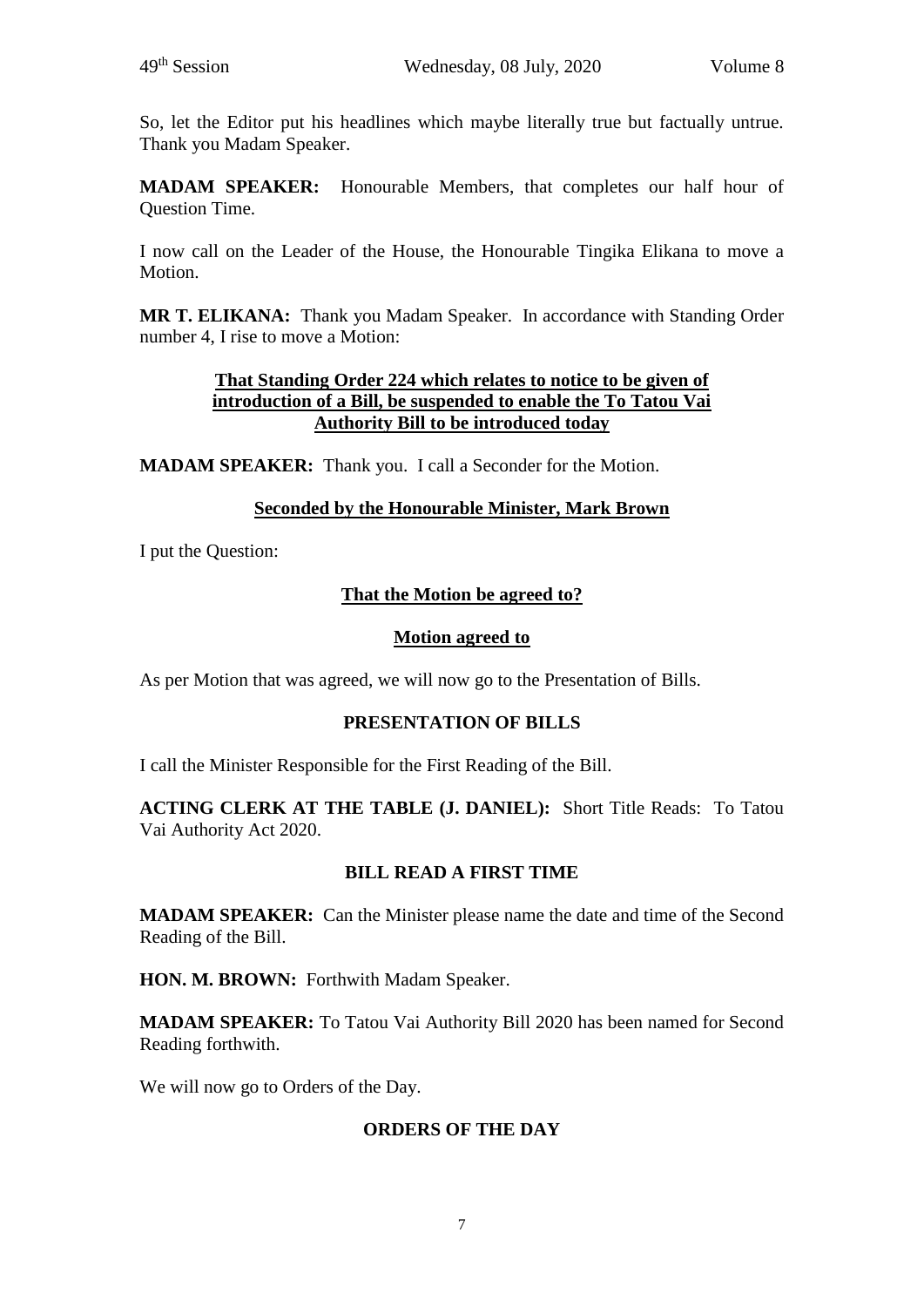Orders of the Day is To Tatou Vai Authority Bill 2020. I call the Minister to move for the Second Reading of the Bill.

**HON. M. BROWN:** Thank you Madam Speaker. I move:

## **That To Tatou Vai Authority Bill 2020 be read a Second time**

**MADAM SPEAKER:** You may continue Honourable Minister.

**HON. M. BROWN:** Thank you Madam Speaker. As alluded to earlier on in our discussions, the Te Mato Vai water project is nearing its completion. Once the project is completed and commissioned, it will be handed over to the Crown. Managing this new water network will be a very complex task. That's because the quality of the water will be far better than what we currently have and it will be constantly monitored and tested by qualified people. For this reason, the Government through the Cook Islands Investment Corporation established the wholly owned subsidiary To Tatou Vai Limited.

To Tatou Vai will be the entity that will be responsible for the operation and maintenance of our water network here on Rarotonga. The company has been in operation for nearly two years or more than two years Madam Speaker. We have employed a significant number of Cook Islanders most of them returning from overseas who are well qualified and experience in water management.

We have also taken on those people previously employed under ICI who were responsible for water. The formation of the company TTV was only intended for an interim purpose and it was always intended by the Government to convert this company into a statutory corporation or into a state owned enterprise. So it will have similar authorities, obligations that our other SOEs have like Te Aponga Uira, Airport Authority and the Ports Authority.

That Madam Speaker and Members of the House is the purpose of this Bill. It is to establish the, To Tatou Vai Authority. It will be a self-funding not for profit statutory corporation govern by a Board and a CEO.

Over the last 6 and 7 years Madam Speaker the Government has taken great pains to engage with the landowners of our water intake valleys. Every step of the way Madam Speaker I have consulted with landowners and sought their consent and approvals to take the next step from the initial idea to the planning, to the mapping to actual construction.

It is no different with this step Madam Speaker the Government fully intends to refer this Bill to Select Committee but I myself will be conducting again various landowner consultations to brief our landowners on the next steps in establishing this corporation under its own Act.

There are ten valleys Madam Speaker where we have built new water intakes. And it has been pointed out to our people the largest infrastructure project our country has embarked on since the construction of our international airport. And rightfully so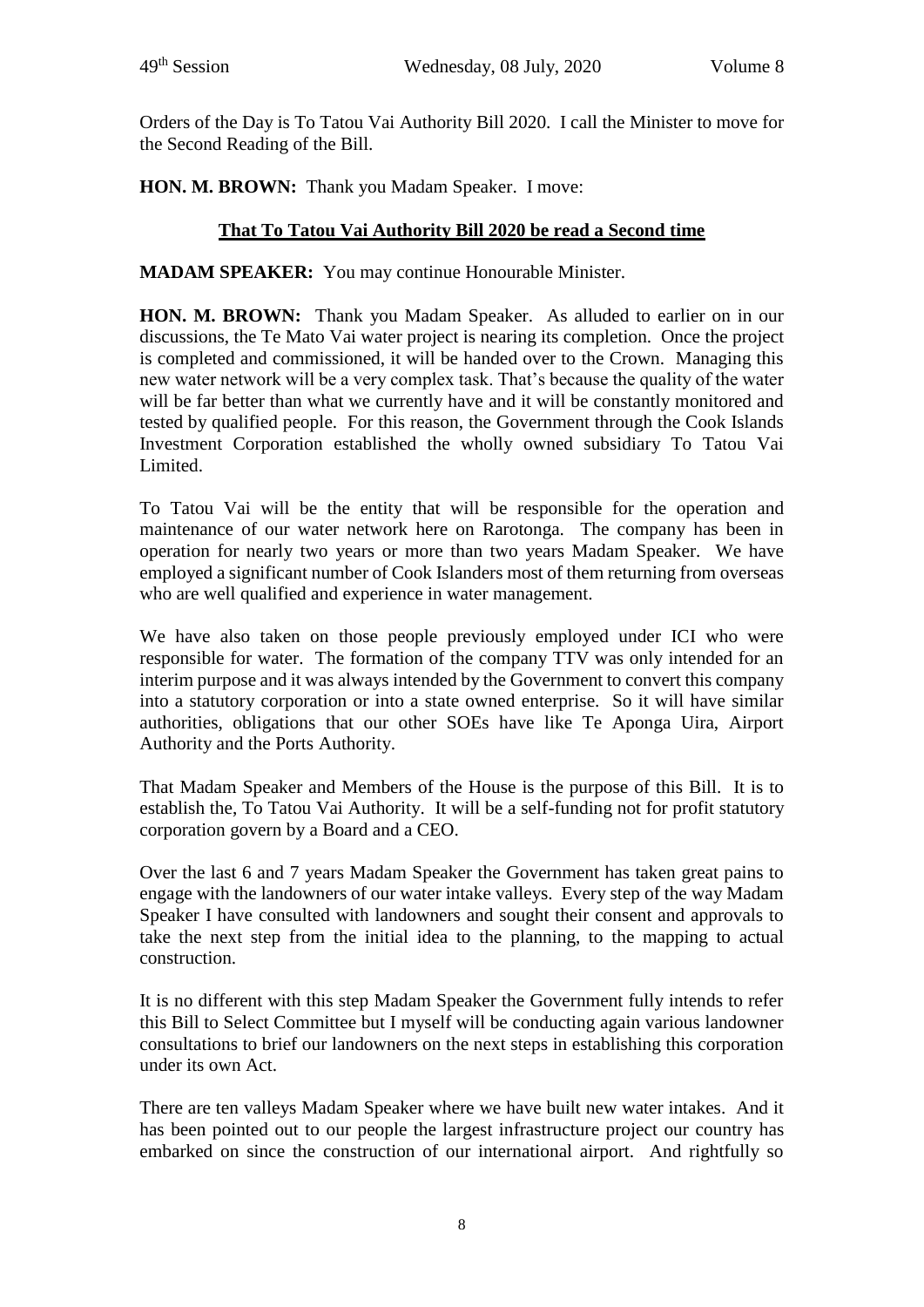Madam Speaker because we have for the last 30 years heard the cries of our people wanting improved water into their homes.

Our people are sick of having air running through our water when it is dry weather and sick of having mud run through our taps when it starts raining just as we say during the weekend. So, the system that we have up and running Madam Speaker is world class and it is considered best fit for purpose for our country.

Above the actual intakes and the tanks Madam Speaker is what is considered the catchment area. When it rains water runs through these lands to the stream and the stream runs down to the intake where the water is captured. Our engagement with our landowners Madam Speaker is captured in this Bill. Not just the landowners of where the structures are built but also the landowners of the wider catchment area.

This Bill will establish a catchment committee for each valley made up of persons appointed by the landowners of those catchments. So these catchment committees Madam Speaker made up of landowners will in effect allow the landowners to regulate their own lands to preserve the quality of the water derived from these lands to benefit everyone living on Rarotonga.

So we met a number of the governance from the landowners during our previous consultations quite a number of years back. But the Government will not take the land it still belongs to the landowners and that people are entitled to free water. This Bill acknowledges that water is a fundamental human right. It will be captured in here that each person, every domestic household will be entitled to a free allocation of water, and that will be determined by the Authority once it has the formula or appropriate measure to determine what that allocation will be.

However, again as a result of our consultations with stakeholders and landowners anybody who makes money from this water network should be prepare to pay for that water and anybody who waste water and lets water run without control should also be prepare to pay for that water.

This Madam Speaker was a result of my attendance at a Koutu Nui meeting some 5 years ago at the Pukapuka hostel I recall. When the question was asked about the people who let their water run and waste it. The overwhelming response from our Koutu Nui is that they should pay for that water.

Madam Speaker, To Tatou Vai does not expect to be charging for any water for at least two years. The first thing that we need to do Madam Speaker is to install meters at every water outlet. These has two purposes Madam Speaker it lets the household know how much water is being used but secondly it will also identify if there are leaks that are occurring on their property. Either in their house or under the ground in the pipe leading to their house.

And it will have two outcomes the first being to encourage people to conserve their water and secondly it will encourage people to attend to any leaking pipes or taps on their property. Thirdly, Madam Speaker this legislation will fall under the mandate of the competition and regulatory authority.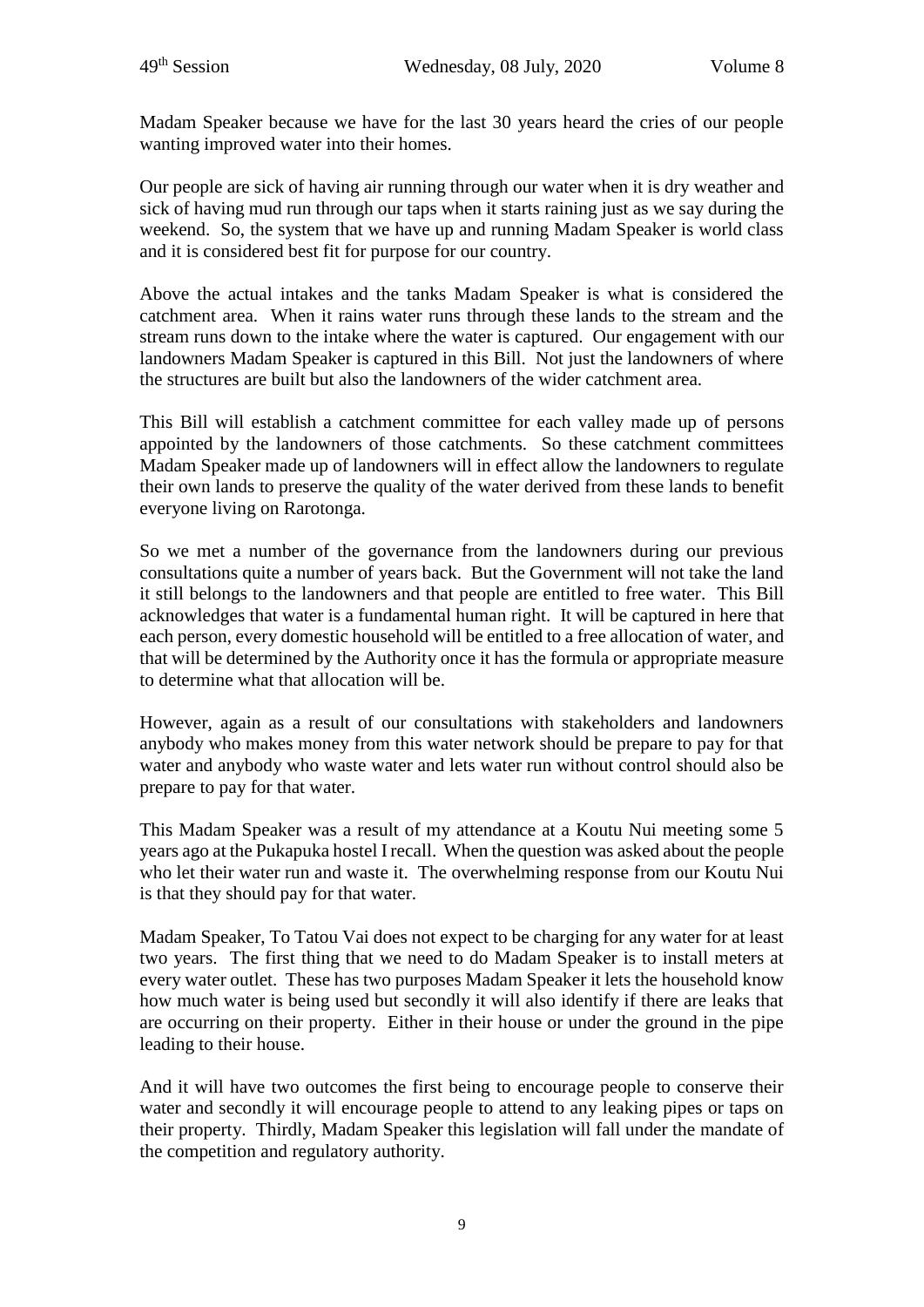Members will recall last year, we passed the Competition and Regulatory Authority Act and we have appointed a Regulator who is now part of the authority. And his first task of course was to play the role of Regulator for the telecommunications pricing. We also added on to his responsibilities to look at the electricity pricing by Te Aponga Uira. To make sure that the pricing that is being priced to consumers is fair and reasonable. And we have included, To Tatou Vai their charging regime will fall under the umbrella of the Regulator.

The quality of our water Madam Speaker will be determine under the Public Health Act. Every water test so far Madam Speaker from our water outlets has indicated our water is contaminated with e-coli. The Ministry of Health has put out an official bulletin saying that the water is not safe to drink unless you either boil it or treat it.

Those same water standards, Madam Speaker will need to be adhered to by To Tatou Vai Authority. At the end of the day, Madam Speaker we all want clean water running into our homes. We all want consistent supply of water running into our homes.

I recall in the 1980's, Madam Speaker those of us who have been alive that long, the continuous power blackouts that we used to have with the Power Company which essentially forced the Government of the day to invest heavily in upgrading our electricity power system.

Today, we have the same situation with our water but I am very pleased to report to the House, Madam Speaker that our consultations with landowners to commence the trialling of our sedimentation tanks and the use of the packale elements will be underway very shortly and I am hopeful that we will be able to use this investment that our country has put in to provide clean drinking water to all of our households.

This Bill, in time will also extend its Authority to cover Aitutaki but as yet there is no fully reticulated system in Aitutaki but we are looking to the future and what our people want and if they do have a system that is put in place then this Authority can provide the operations and management as well.

This is no different, Madam Speaker to what we have done today with the Power Supply in the Outer Islands. All of the Outer Islands Power Supply, nearly all of them are coming under the Operational Management of Te Aponga Uira. Each of the Island Governments have signed MOU's to enter into this Agreement to better facilitate the management of their solar systems but also to utilize the skills and capabilities of Te Aponga to train their staff in the Outer Islands and to be able to monitor and repair any work that needs to be done in a timely manner.

I am aware that we do have people who are against the water supply system that we are proposing with To Tatou Vai and there will always be fundamental opposition by people who do not believe in the use of any chemical. However, we have based our decision making Madam Speaker on the best science available on the advice of our medical and health authorities on what we believe is the best thing to do for our people.

I know some of the detractors of this water system that we are proposing, Madam Speaker they are people that can filter their own water at home and that's fine, they can do that. This Bill does not compel anybody, any household to compulsorily link up to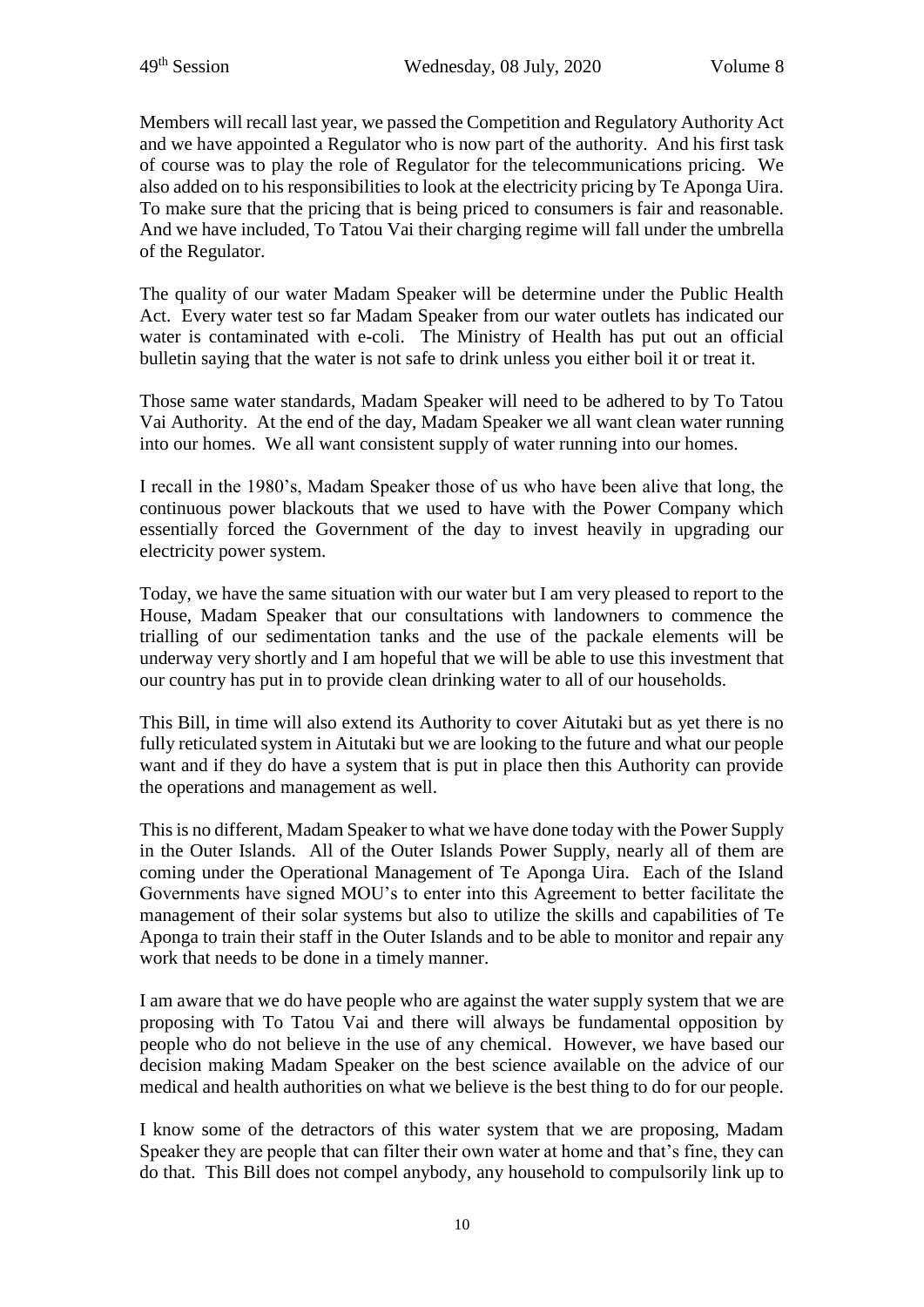the Government water supply but if the Government water supply runs on to your land you will have a meter on that pipe but there is nothing to stop people turning off their water and having their own water tank and catching their own water.

The way that this water system is operating, Madam Speaker and from what we have been able to obtain from our experts, people will be able to connect to the Government water system far more cost effectively than setting up their own private water system and if people do not want chlorine in their water. Madam Speaker it's a very simple matter to do what people in New Zealand do and install a very simple chlorine filter at their kitchen tap which takes the chlorine out of the water.

What I am concerned with, Madam Speaker in my constituency a number of elderly people who rely on the Government's water. They rely on family members to run to the Water Station and fill up their water bottle. When there is no one to run and get their water they rely on their stove to boil their water and use their gas to boil their water. We want to be able to provide clean drinking water into all our households particularly the households of our vulnerable so they do not compromise their health by drinking water contaminated with e-coli and that they can be assured that every time they turn their tap on they get clean water and not muddy water.

These are the people we do this project for, Madam Speaker and we are confident that with the advice that we have received that this Government is doing the right thing and it's about doing the right thing, Madam Speaker not doing the popular thing. That's what a real Government does, thank you Madam Speaker.

**MADAM SPEAKER:** Thank you very much. I call a Seconder for the Motion.

**HON. G. ANGENE:** I strongly support this Motion but I would like to speak, Madam Speaker.

# **Seconded by the Honourable George Angene**

**MADAM SPEAKER:** You may continue, Honourable Minister.

**HON. G. ANGENE:** Thank you, Madam Speaker. Thank you to all the staff of this House and greetings to all the Members of this House and all our people listening to the radio.

May it please you, Madam Speaker for me to give greetings to a few people. Firstly, I thank my God for giving me the breath of life that I can work and for all of us to be here in this House.

May I also be allowed to say greetings to the four corners of the world? Firstly, to my island people of Rakahanga and Manihiki, to the parents to children and greetings to you all, this greetings is coming to you from your son George Angene.

Secondly, greetings to the Nga Pu Toru islands, because I am also from those islands, greetings to you to. And again greetings to my island of Mangaia, greetings to you all.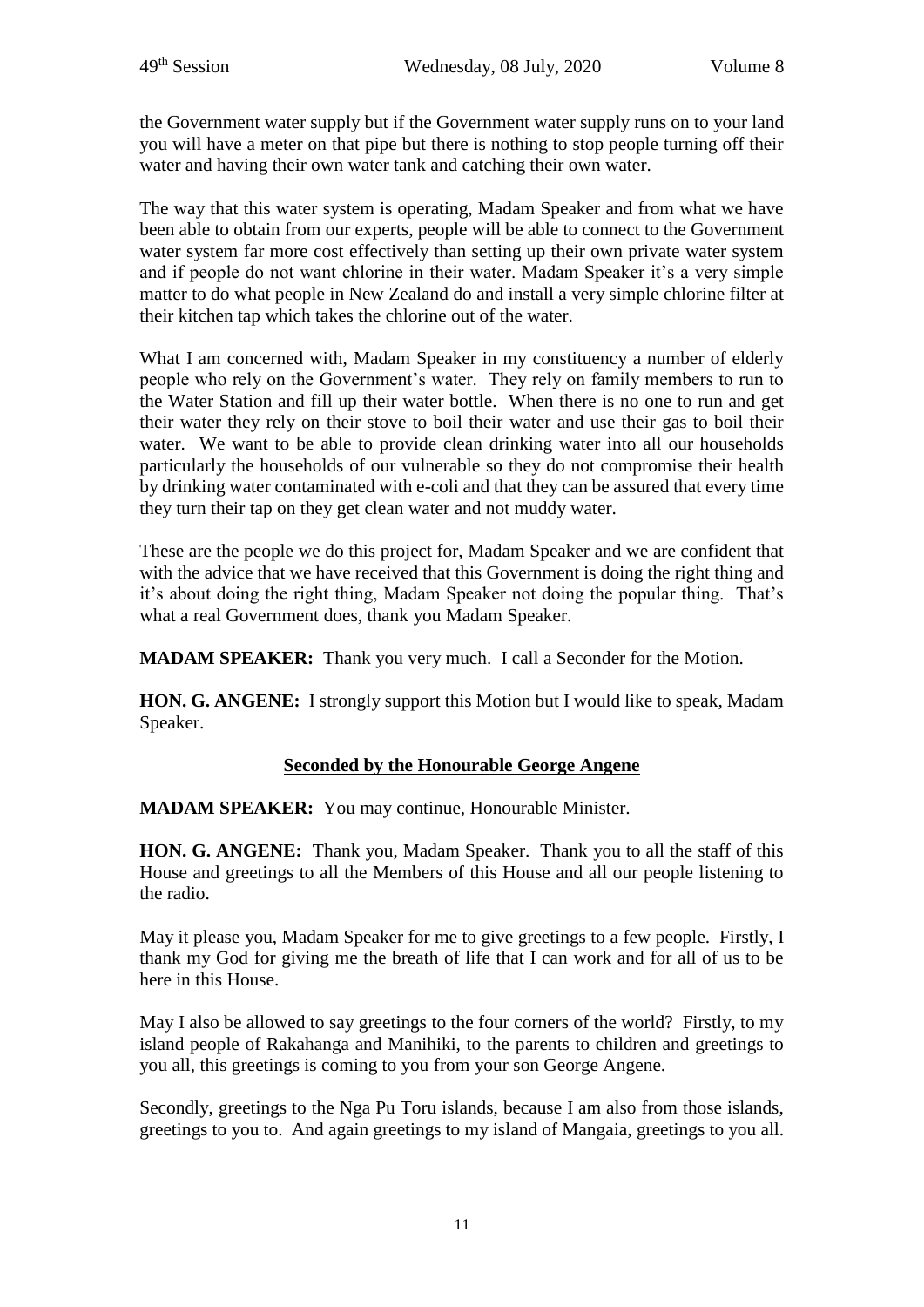A special greetings to the island of my wife Aitutaki and Mitiaro, greetings to you all. And now I return to my constituency of Tupapa those who have enabled me to stand in this House for them. I carry over 500 people on my shoulder to ensure that their voice are heard in this House.

To our Chief Vakatini, the two Pu Tapere, George Matutu and Tekeu Framhein and to our Traditional Leaders in Tupapa I extend a very warm welcome to you from old to young, thank you for putting your trust in me to be your Member of Parliament.

All the things that you have asked from me to support you I have provided without any interruptions. Those who love me and those who don't love me, greetings to all of you. So what is the lesson for us from God it is to love your enemies. When you open the Word of God it tells you that let not the bad overcome you but for you to overcome the bad. I will not tell you where but I will give you a path it's found in John Chapter 5 go and look for yourself.

Greetings to the Opposition Side to your Leader and all the colleagues, greetings to you all. As the Minister was speaking at the start of this Sitting I heard the Minister mention about the Opposition and I didn't really like that word because what we have learned in this House is the correction, the Maori word akatanotano. We have the Government side and I do forget about the correction side because I am speaking for them.

I am really happy and proud of you because a lot of times, you always support us and as we come to this point of the water you will also support this because this is clean water coming to your homes. Why did I say it's clean water? It is because it has been proven by the Ministry of Health. I can confirm this to you because I stand before the leaders of this country. There were four well educated former leaders of our country that I know were doctors and I know they will agree with me for our water to be chlorinated so that our people receive fresh clean water. Every time I look at their photos, they are happy with us and they know what we are doing and why we do things.

Let me assure this House that if there was something bad in this Bill, I will object it. When I was elected to come into this House, and when you look at your name tags, there is no political identification on it such as Cook Islands Party, Democratic Party or One Cook Islands Party. I stand here to represent my constituency Tupapa Nui o Au, Tupapa Maraerenga. I believe I am speaking in this House as a representative for the people in my constituency who voted for me. During some days, we see that the condition of the water is not good.

I installed a water station in my village on the 4th of February 2011. From that day to today, people have been coming to get water from this water station that I built. If I count the number of people that comes to get water from this water station every twenty four hours, more than eight hundred people I would say gets water from this water station.

I would like to thank the Government because today, they will install a new water filter on my water station. I believe this is not the only water station that will receive a new water filter but also the rest of the water station on the island which was supported by the Deputy Prime Minister and Minister of Finance, Honourable Mark Brown. This water filter will also be installed at the prison complex, which is under my portfolio. I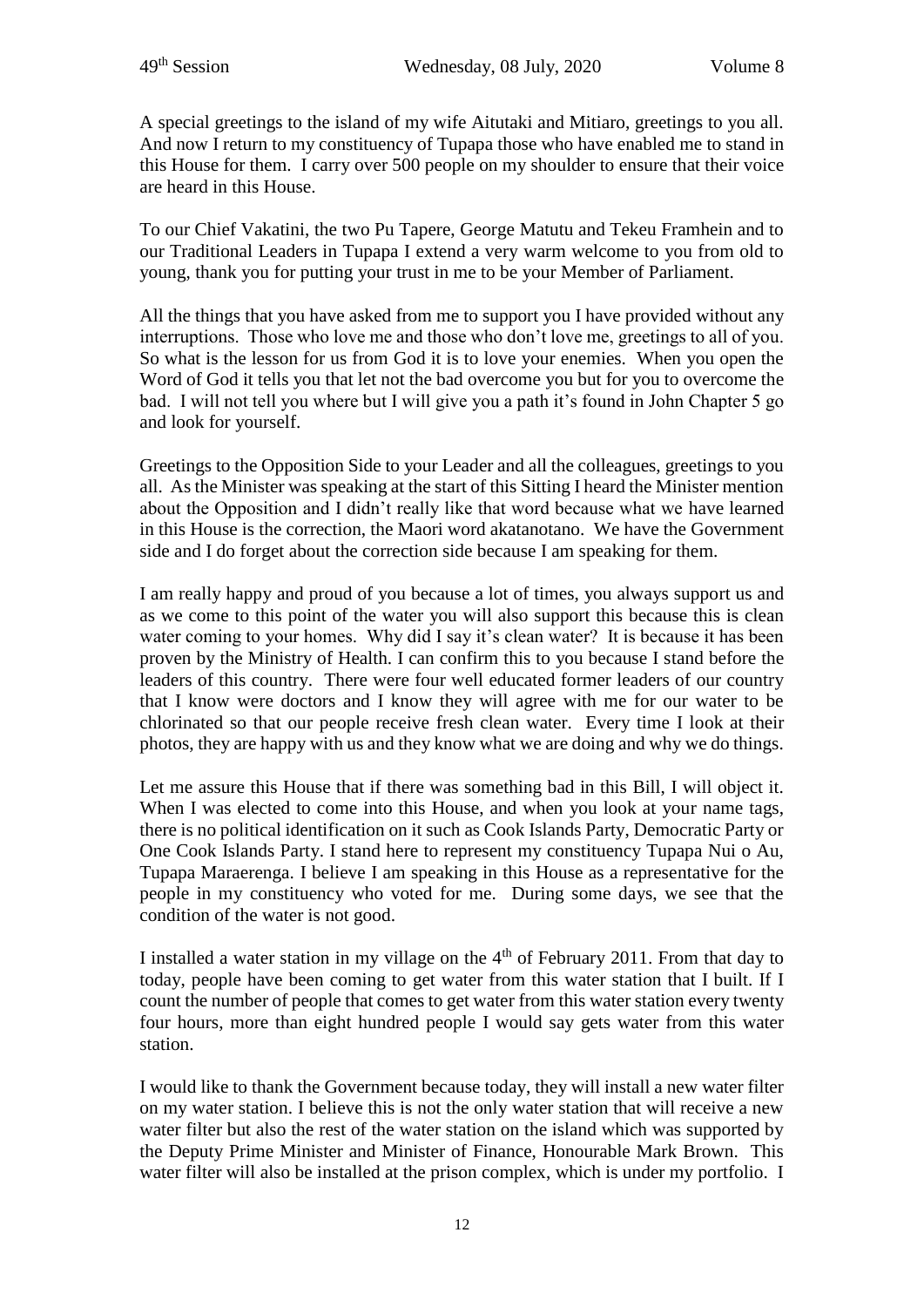believe that has been installed now. Therefore Madam Speaker, the issue about water, and the intent and spirit of this Bill, I strongly give my full support to the Bill and also my people in Tupapa.

I will now come back to the condition of the water intake situated inland in Tupapa. Three years ago, the Mataiapo George Taraare was here and he is one of the biggest landowner at this water intake. During that time when we had our meeting at the Tupapa Nui o Au Meeting House, and because I am also a landowner at this water intake, it was agreed in that meeting that evening the proposal by the Mataiapo George Taraare for me to be the Chairman because I am a Member of Parliament and also a landowner to the water intake. He believed that I am the rightful person to represent the family and the people of Tupapa in this House. This is the reason Madam Speaker I mentioned earlier that I speak on behalf of the people of Tupapa Nui o Au.

Now Madam Speaker, there are people who disagree with this water issue and also those who support it. I thank the Government because they did not shut away those who objected this water scheme but the Government had ways to show those who objected that their intentions are also considered. There are ways where Government has outlined that if you don't want chlorinated water there are also other options available. What is pleasing is the fact that those who supported chlorinated water will have free water and will not pay the water. However, if you waste the water over what has been allocated to you, you will pay the water. If you have knowledge in utilising the water, the better it is for you but we need to take care of the water not only for us but also for our future generation.

In my department of the Corrective Service, because there are a lot of us in prison, I will look at ways to conserve water because I am sure Madam Speaker there are many of us who let the water run while having shower and singing away. How did I know? I know this because my children does it but I have taught them to learn how to conserve water and not to waste it because there will come a time in the future where we will be charged for wasting water. Maybe in the future when the opportunity comes for me to go overseas, I will look for a water meter and when you use the water for two minutes it shuts down. I want to trial that system on the prison premises so that we can conserve water.

Around Rarotonga, if you have difficulties by not having water, see your Member of Parliament but it is better to go and see those responsible for our water supply to help you.

This is my small contribution to the To Tatou Vai Bill Madam. I strongly support this Bill and also my people in Tupapa Nui o Au. We also support Government today for this Bill before us. Thank you.

**MADAM SPEAKER:** Thank you very much. Well timed Honourable Minister. Honourable Albert Nicholas, when we return from the break, you will be first on the Floor.

In the meantime, Parliament will suspend until 3.00 p.m.

# **Parliament suspended at 2.27 p.m.**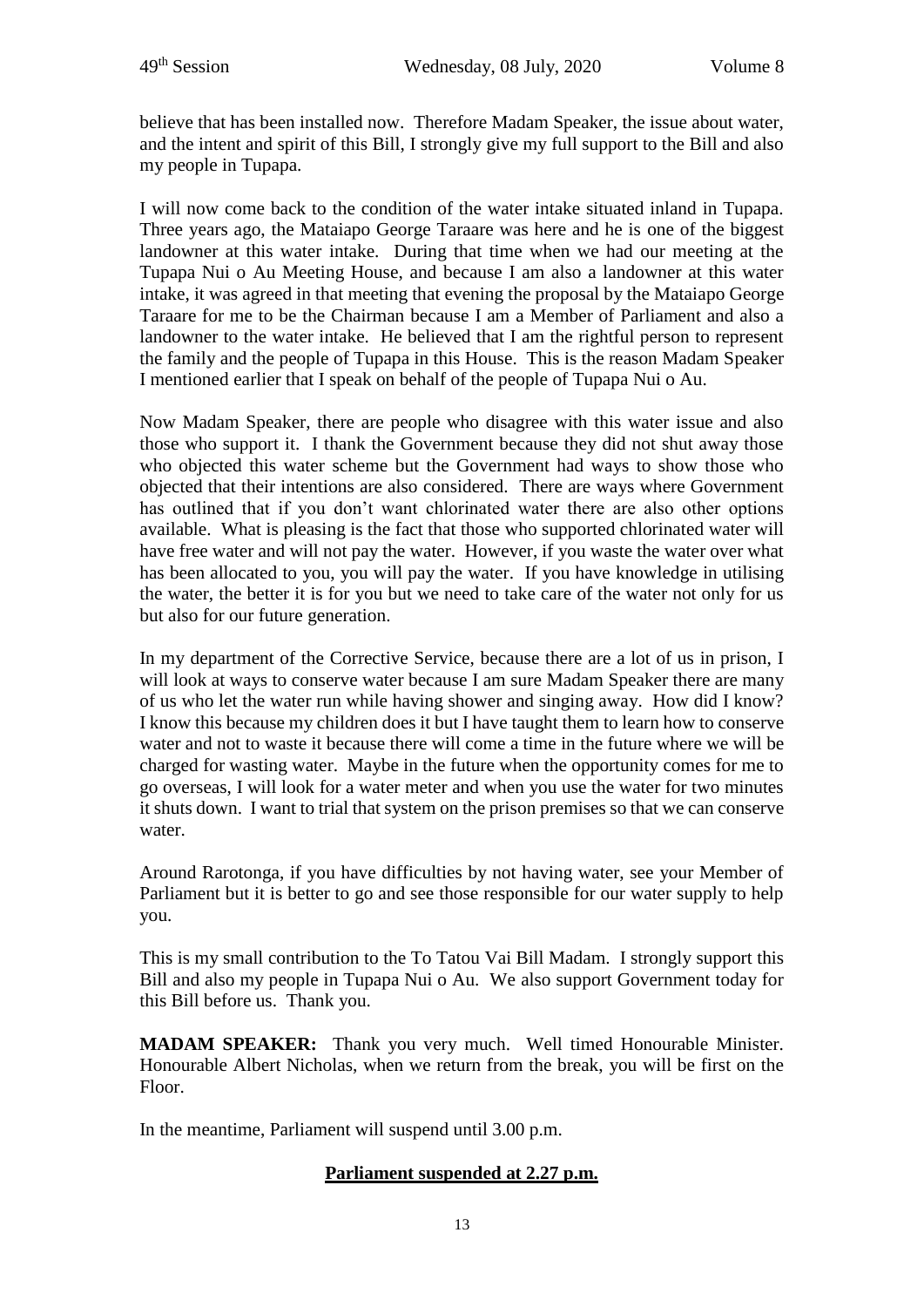## **Sitting resumed at 3.00 p.m.**

**MADAM SPEAKER:** Honourable Members please be seated. Parliament is resumed.

Before we suspended the Honourable Member Albert Nicholas had the Floor but just before I give you the Floor. That is to propose the question for the Second Reading of the Bill. And you may have the Floor, Honourable Member

**MR A. NICHOLAS:** Thank you Madam Speaker. Because I can't wait to go home and finish cutting Mama Mata's kuru tree, I will make this a very brief talk.

Firstly, Madam Speaker to all of us that have gathered together under the roof of this Honourable House. To all our people around the country listening to our radio broadcast and to my constituency of RAPA from top to the bottom around about – Kia Orana to all.

Madam Speaker I rise to share my thoughts on the Bill before the House. Madam Speaker a Bill in my view brings to the fore the Governments social responsibility to provide clean and constant water for its people. A Bill that brings to the fore Madam Speaker, Government and landowner partnership and relationship during this particular project. In my view the Government being the service provider and the landowners being the landlord if I may use that analogy.

Madam Speaker the Bill brings to the fore the recognition and respect that landowners of these catchment areas will be given during the terms of this relationship. As a landowner myself for one of these catchments and not just for one for a number of these catchments Madam Speaker. You can pretty much say I am lobbying on behalf of the landowners.

Madam Speaker this relationship one that this Government intends to prioritise being this relationship between the Government and the landowners and as well as its responsibility to provide clean, constant flowing water to its people. Madam Speaker the proposed Bill before the House also puts in place the necessary formulas, the necessary formulas in ensuring that the Authority tasked with management of these crucial resource. One that is financially sustainable and financially independent.

This particular sector will not be a sector for profit gain Madam Speaker and that is also highlighted in the Bill before the House. The Bill also tasks the Authority for the day to day running and maintenance of this multimillion dollar investment. Madam Speaker it will be unthinkable to think that we will make such an investment and only to walk away from such an investment and neglect it.

So the Bill pretty much brings total responsibility to the Authority that is going to be tasked with the day to day maintenance. Madam Speaker there are other items in the Bill that I would like to share on public radio. But since this Bill will be going to Select Committee I look forward to hearing constructive and meaningful dialogue. Once we do our rounds of public meetings to gauge your thoughts and ideas.

Once again Madam Speaker, Mama Mata is waiting for me to finish cutting her kuru tree so I will end it here and thank you very much.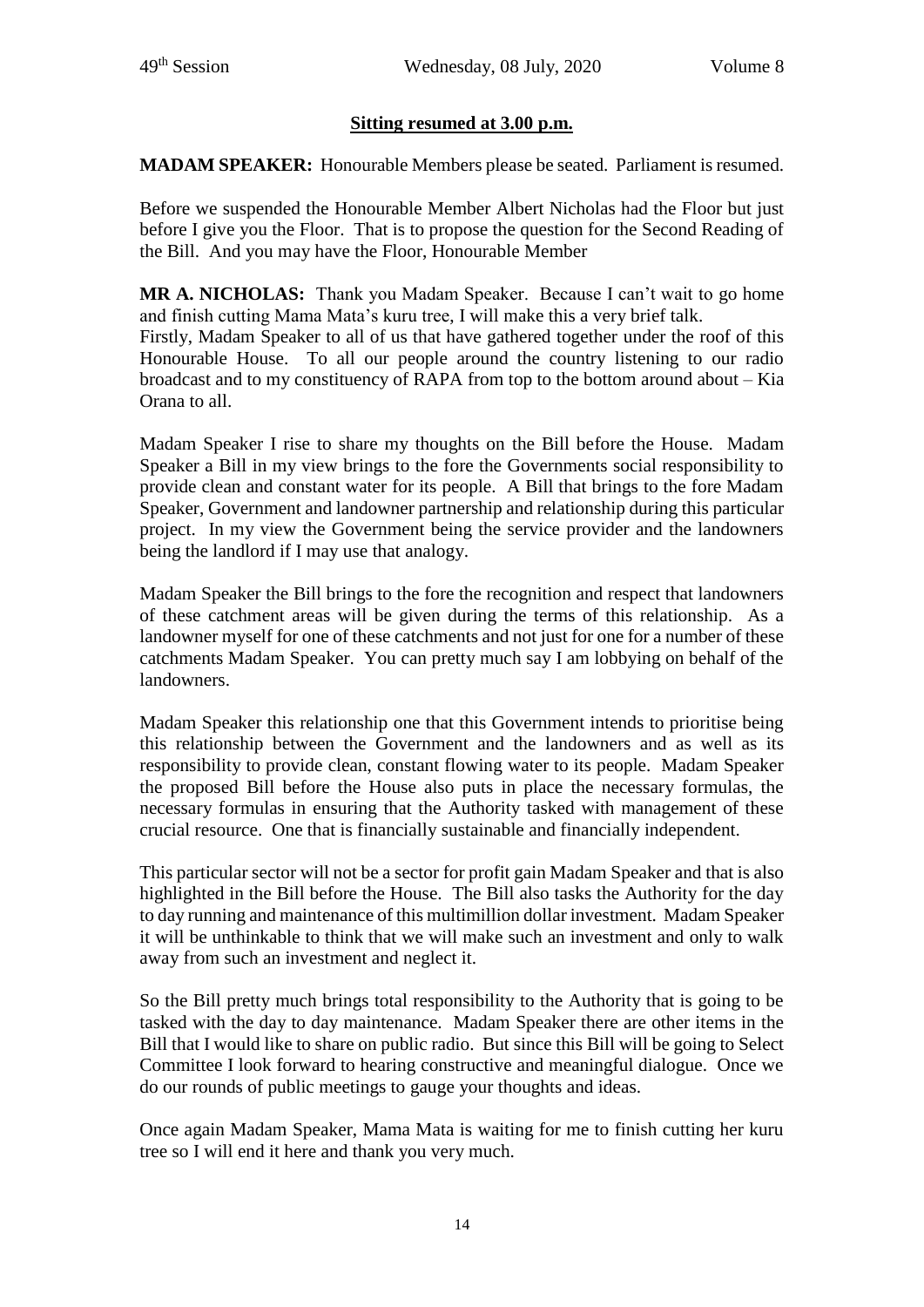**MADAM SPEAKER:** Thank you very much Honourable Member and I see the Honourable Vaitoti Tupa, you have the Floor.

**MR V. TUPA:** Thank you Madam Speaker. A short message for my constituency, to all the different denominations in Rangiatea and we all know that there are 6 different denominations in Rangiatea and I greet you all. Our traditional leaders and title holders and our elderly people and the many people in Rangiatea. My special acknowledgement to our health Puna in Matavera thank you for holding our community in your care over these past months.

Madam Speaker I would have preferred our two nurses – Rosa and Parau to remain in our Puna because they know the people and the need of the people but it seems the Ministry of Health have other plans. To all the landowners of the water catchment areas of Matavera I acknowledge and greet you. My special condolences going out to Mama Puretu, children and family for the passing away of your husband, Honu Ben as I am aware the Prime Minister was present when he was laid to rest.

Madam Speaker I come back to the Bill before the House. I am happy to hear as mentioned by the Honourable Albert Nicholas that this Bill will be referred to a Select Committee. Our people we read in the newspaper are requesting for this Bill to be referred to a parliament select committee. Our people will then be able to submit their views to the Committee during the public consultations.

Madam Speaker although we have limited time in reviewing this Bill however I have read the whole content of the Bill. I have worked together with my colleague the Honourable Member for Ngatangiia.

One area about the Bill that I am pleased about is the inclusion and recognition of the landowners and they are also recognised for the Committee and they will elect their representative for all the intakes around Rarotonga. I am also happy that the landowners and their representatives on the Committees will be paid allowances. Therefore, I am of the belief that my Papa Motu who is a major landowner will be on one of these Committees.

However, Madam Speaker when we seriously consider the views of our people it indicates that they want this to happen. There are areas that they reconsidering and these will be brought to the attention of the Select Committee. In this Bill also we find that a Board will be established for our water system. This Board will be responsible to appoint the person to head this department. And they will be working together with the Committee established under this Bill.

I believe Madam Speaker that we will not be debating this Bill too long because it is going to a Parliament Select Committee. That is where our people will submit their views for the Committee to consider.

**MADAM SPEAKER:** Thank you very much and I see the Honourable Tereapii Maki Kavana and you have the Floor.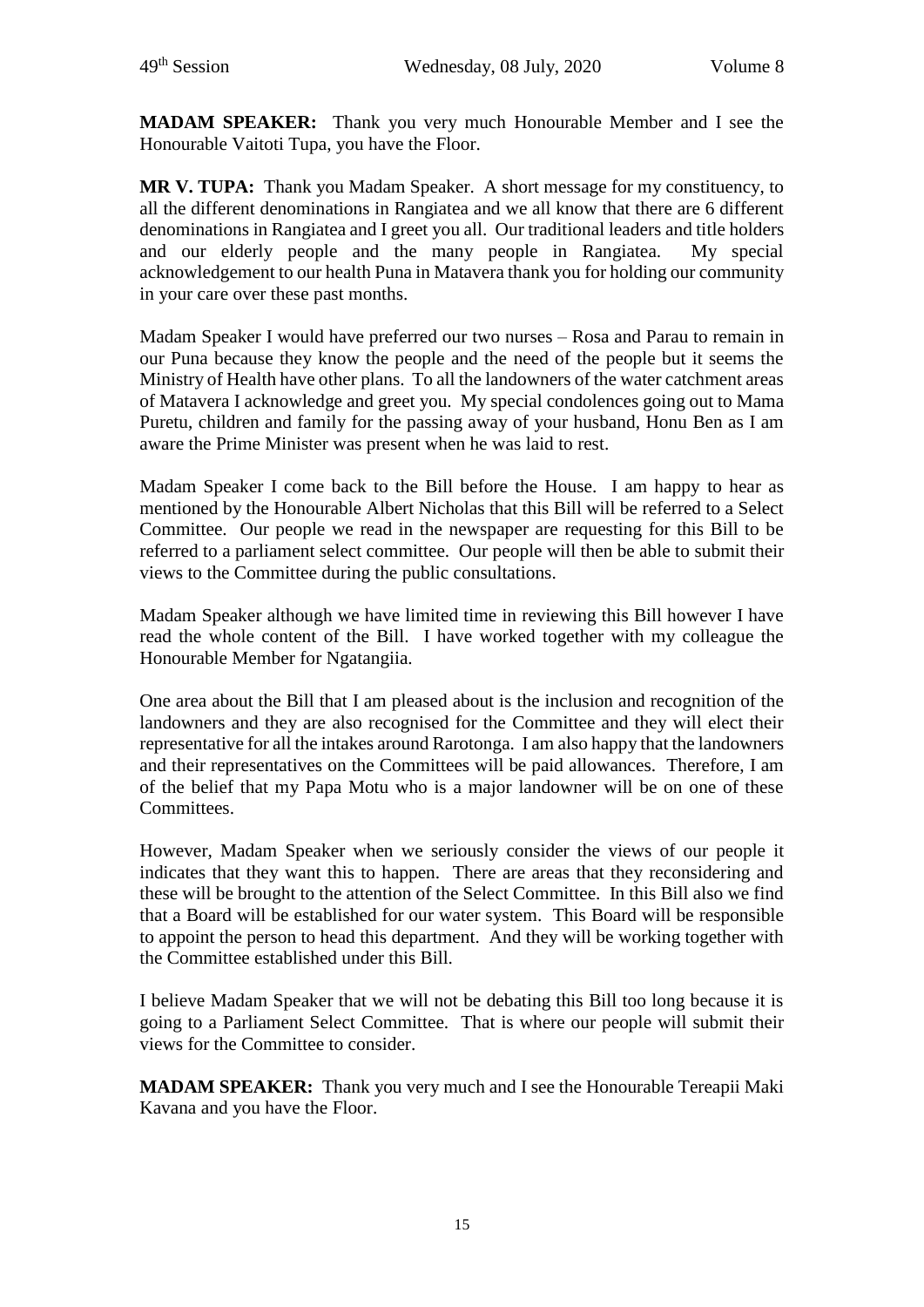**MR T. KAVANA:** Thank you, Madam Speaker for the opportunity to speak in this Honourable House. Greetings to all the Honourable Members of this House and may God bless us for the good work that we are doing for our Cook Islands people.

Madam Speaker, I would like to say a few words to the people of my island and my constituency. To the whole island of Aitutaki who are listening to the radio and also watching on livestream, greetings to you all.

I want to give special greetings to my constituency of Arutanga/Reureu/Nikaupara, to all the six denominations thank you for your Prayers for us the Members of Parliament of this House. I want to greet the three Council Members of my Constituency and all the people working hard in our electorate.

Four Members from Rarotonga have spoken on this Bill, I am also from Rarotonga so I want to support this Bill before this House. My ancestor is from Tupapa the Anguna family and if you are a member of this Anguna family, this is your son speaking. Thank you to my Rarotonga family for giving me a piece of land to build a house for my family and future generations to come.

Madam Speaker, I cannot just sit down and say nothing especially on this water issue. Last Wednesday our Minister for ICI travelled to Aitutaki to open the New Water Gallery in the Constituency of Tautu/Vaipae/Vaipeka. Thank you to our Government for this new water project on the island of Aitutaki. Even though this has been established, but this will not be enough to bring the standard of water supply up to a good standard for the island.

Maybe in the years to come as per the Bill that we are looking at and we will be required to pay for water but I am happy with the arrangements of this Authority they will not be out to make a profit but just enough to maintain the system.

This Bill that we are discussing, Madam Speaker I can see that this is for Rarotonga and it will also affect Aitutaki in the future. I am happy that this will be given to a Select Committee to look at before it goes to our people and then maybe other good ideas will be brought back to the House.

I want to tell you that our water in Aitutaki is already treated naturally because at times our water is mixed with sea water, this means that there is already natural chemical in our water given by God. Our water is from underground and not like yours which comes from the mountain and it is very dirty and it is only right that chemicals be put in.

A Health Conference was held in Aitutaki last year and a Doctor spoke on the subject of water being treated on Rarotonga and this is what Dr Joe Williams said, if a person tells you that the water on Rarotonga should not be treated, punch him because they don't know how good this chemical is when it is used to treat the water.

I am looking at this Bill, Honourable Members and I think the time is right for this to happen. On my way to work I rang the workers at To Tatou Vai to go and fix a broken pipe in Tupapa as a lot of water was gushing out of the pipe.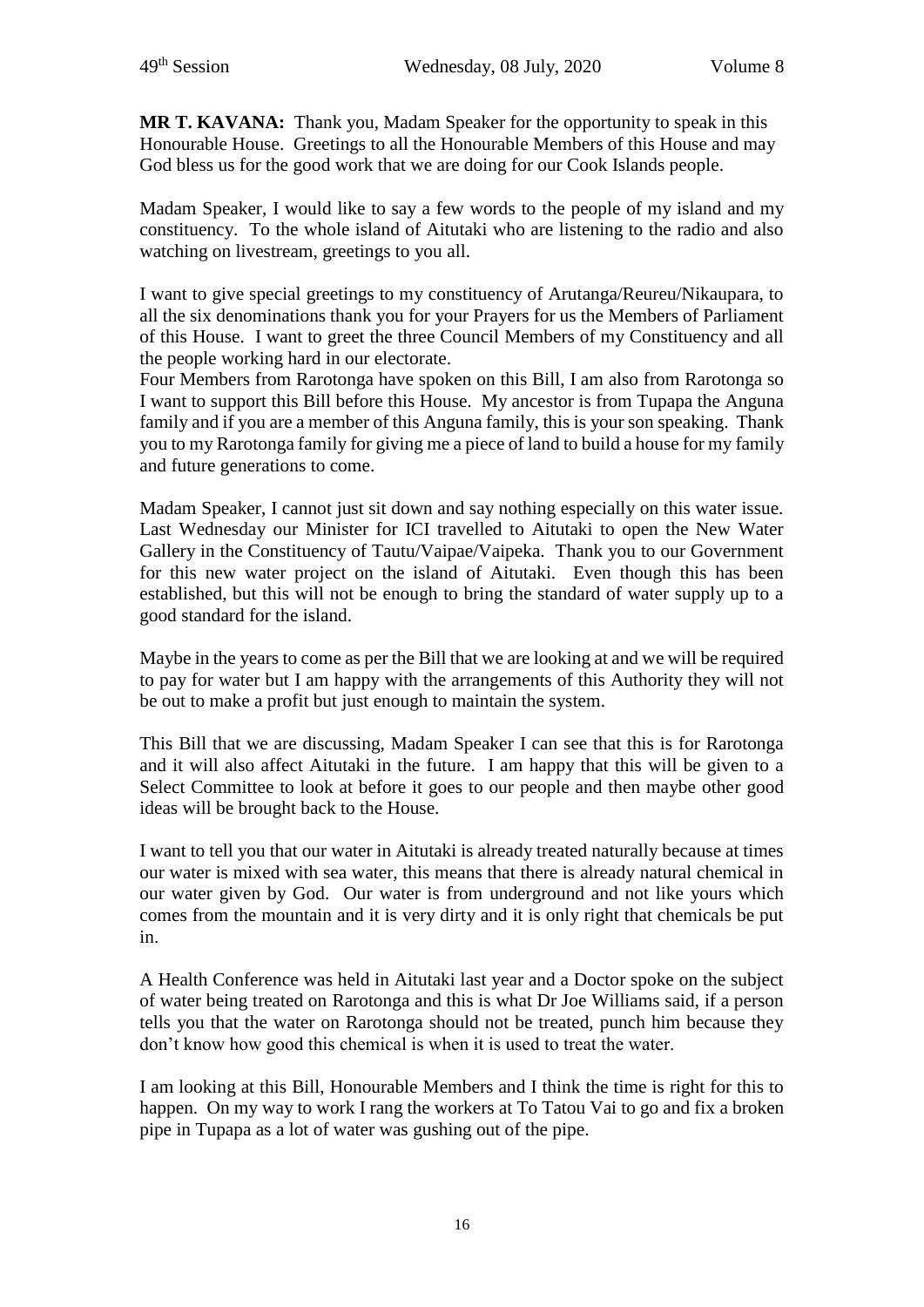Our Deputy Prime Minister is saying the water on Rarotonga is good as it goes round the whole island. I am a grower and I have been checking the planting areas on Rarotonga and there is plenty of water wastage on Rarotonga. I feel that a number should be put on so that water is not wasted. Our people here on Rarotonga should not waste water.

In Aitutaki there are areas where there is no water. Most households have water tanks on the island of Aitutaki and most of our drinking water is the rain water that God has provided for us. The water that we get from underground we do not drink that but we use it for the household cleaning and also agriculture.

So, Madam Speaker I give thanks to the Government of the day for this Bill before the House and for the standard of water to be improved for the good living of our people on Rarotonga and also in the Outer Islands. I support this Bill, Madam Speaker for the good of our people today, tomorrow and forever.

**MADAM SPEAKER:** Thank you, Honourable Member and I now give the Floor to the Honourable Tamaiva Tuavera.

**MR T. TUAVERA:** Thank you, Madam Speaker. Before I start can I have a little moment to say Kia Orana to my village?

Kia Orana to Pa and Kainuku in the village of Ngatangiia and all our Traditional Leaders and supporters, greetings to you all. Our elders and our children, greetings to you.

Last week we had a cloud overshadowing our village, our daughter Ngatuaine Pauline Maoate Kirikava passed away. I would like to thank the three or four families who have come together in the laying to rest of our daughter and that is Ngati Maoate, Ngati Manavaroa and Ngati Nicholas. And to the families who have supported a special one to Ioteva Kirikava, your two sons Fili and Atai and may the Lord give you comfort during this time.

I also want to give my condolences to the family of Papa Honu in Matavera because when I was growing up as a child in Matavera, Papa Honu was a leader looking after us especially in the Life Boys, the Boys Brigade and also the Matavera Ekalesia. There were three of them Aneru Tautu, Noo Ngamata and Papa Honu. The sad part is all of them have passed on and Papa Honu is the last. So to you Mama Puretu and your children, may God give us comfort at this time?

Let me say something short about Papa Honu because they are not sure which island he was born on but the speaker of family told us that he was born on a ship so he is not sure which island that he can claim from the Northern Group. Anyway he was a very good man, a gentleman and a scholar when I was growing up in Matavera.

I now return to the Bill before this House. In Takitumu, we have five water catchments. I will start from Matavera, the Matavera intake, Turangi, Avana, Totokoitu and Papua. Honourable Minister, I think most of the water is coming from Takitumu to supply Rarotonga but I am not sure why our water is always shut.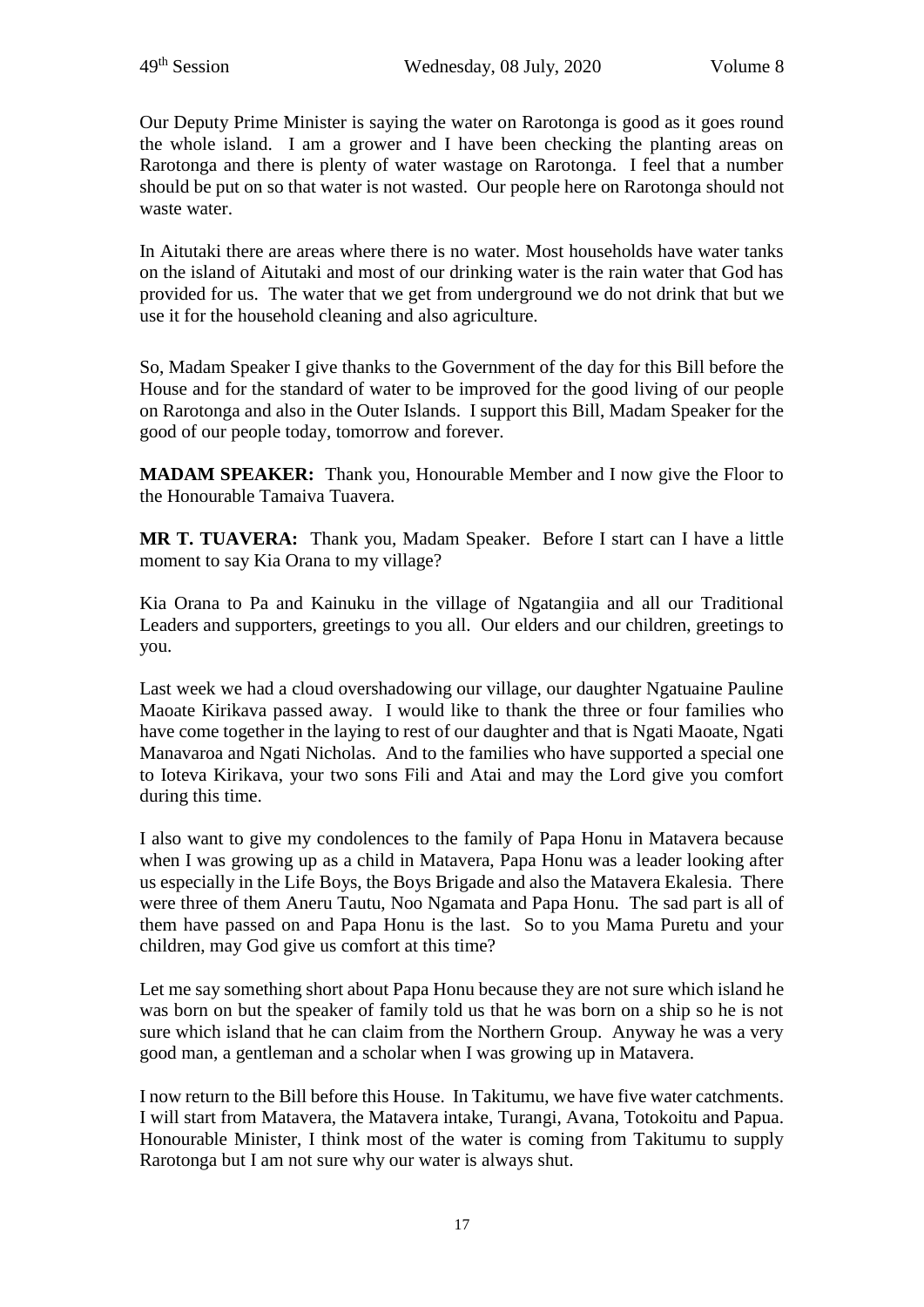Reading through this Bill, the first thing I want to talk about is Clause 63 on Part 8 because it says if there is an interruption in the supply the Authority is not responsible. My question therefore is, who is responsible? So let me remind those appointed on the Select Committee to take note of this question.

I think for the totality of this Bill, it is not good for us to debate everything in it because it will go to a Select Committee and then it will be brought back to Parliament. Maybe that will be the best time for us to contribute what have taken place with the discussions of this Bill.

Before I take my seat, I would like to acknowledge the presence of these two ladies in our public gallery because they have been present in Parliament since last week regarding their petition on the chlorination treatment of water. I take my hat off for you two ladies because you are persistent and you are still here today. It shows the Takitumu spirit. Thank you Madam Speaker.

**MADAM SPEAKER:** Thank you Honourable Member and I see the Honourable Patrick Arioka and you have the Floor.

**MR P. ARIOKA:** Kia Orana to all of us present in this Honourable House. Kia Orana to you Madam Speaker and all your hard working staff. Kia Orana to our Government side of the House, the Prime Minister, Deputy Prime Minister and all the Honourable Members of Government. Greetings to the Leader of the Opposition, and all the Honourable Members of the Opposition.

I see the Member for Rangiatea and the Member for Ngatangiia wants me to give them special mention so I greet you both.

Madam Speaker if I may have time to address my people of Murienua. Kia Orana to the people of Puaikura, the leaders, the three sector of the constituency. Tinomana Ariki, all the Ui Rangatira, Ui Mataiapo and all the people of Puaikura, greetings to you all. The different denominations in Puaikura I thank you for your part in praying for us in our work as Members of Parliament. I thank God for your service to the spiritual lives of our people. I extend special greetings to the Ministers of the different denominations in our Vaka.

Special greetings to the people of my constituency of Murienua. The Queen's Representative, your good wife and family, greetings to you all. To all the people of Murienua and the three pillars of our community and to all our elderly people listening to our radio. Our youth and little children, greetings to you all. Kia Orana to all the workers in our Puna since the beginning you are still working strong, greetings to you all. I believe the doctors have taken a survey of our village people and they have found some health concerns but I believe as we move forward, we can settle those problems and support our people. It is only right for me to say thank you for your good service for our people's health.

I also greet my Committee supporters, our Patrons and each member of the Committee and for our meeting last Monday. As we have discussed together we will work together as we move forward. I thank you for your support and guidance for me as your Member of Parliament and that I do a good job as your representative in Parliament.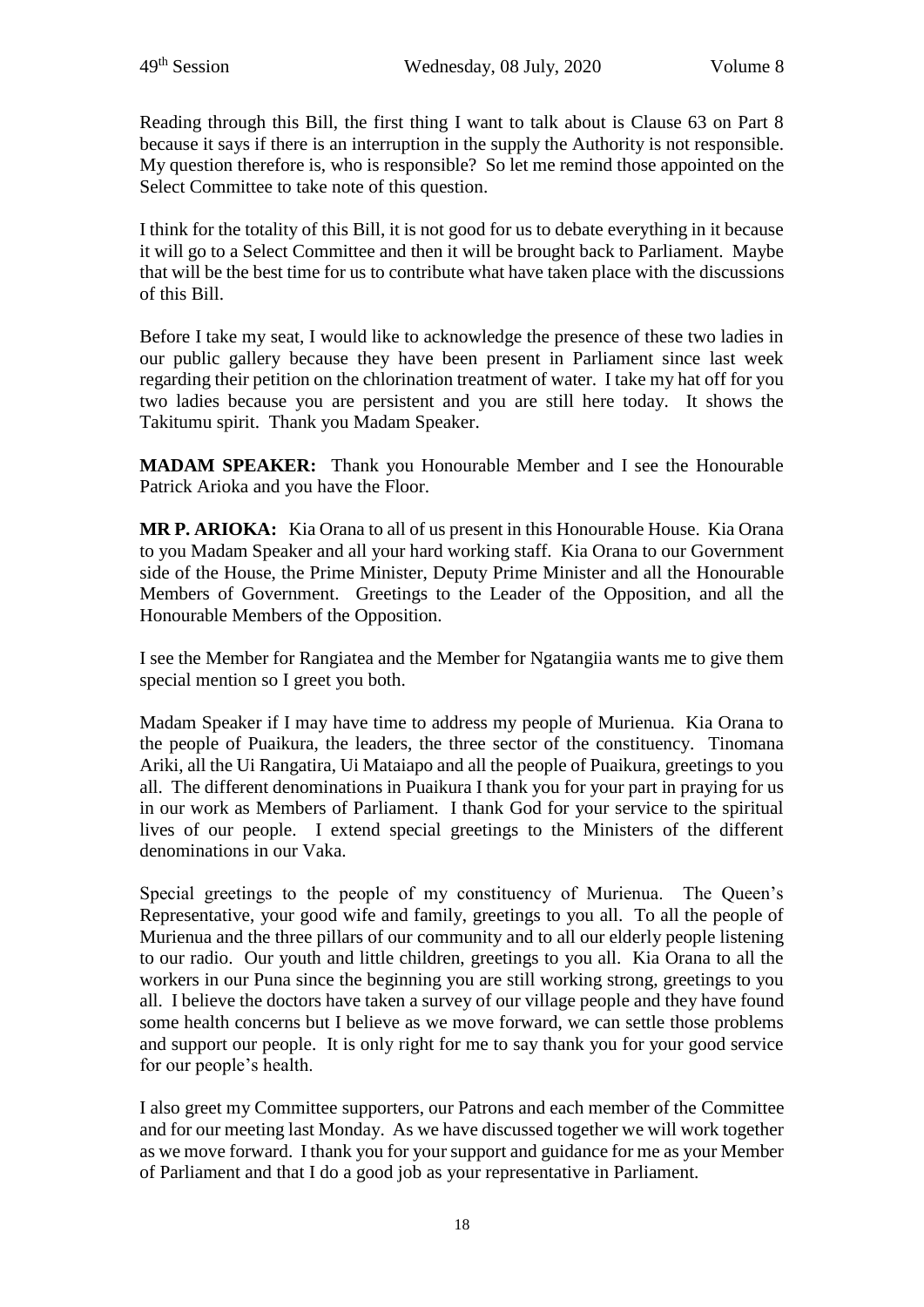Madam Speaker, I stand to support this Bill before the House. I have to say Madam Speaker that this has come quite a long way that we have an opportunity to appreciate the fact that our water is going to be available not only a necessity but also not going to be wasted. As I look around in the room, I can see a number of my own fellow Members of Parliament that we have come from a time of history where water was so precious.

I know a lot of my colleagues here we have lived together in Tutakimoa and we have faced a lot of difficulty in those days. We have faced a number of diseases, diahorrea and as many as possible that I can count. The many families and friends who have suffered through that period.

Since that time to today, things have improved but we are still continuing to experience those difficult times. So if you lived in that period, you would know how important water is, and how important this Bill is going to be to make sure it is not going to be repeated for our children of tomorrow. It saddens me Madam Speaker when I see special groups that has their own interest but never have experienced the struggle our people have come through.

As a young man at a very young age, I have gone through countless times of difficult drinking water in those days. I know every one of us in this Honourable House has gone through that. The Government of the day is looking into this very important issue and that we are not going to repeat in years to come. As we look into this Bill, it is providing public services for our people.

Government is recognising its social responsibility to supply good, clean, water for our people. This Bill has gone beyond that now Madam Speaker, to look at the role that the landowners will play is going to be critical as well. Take a role of ownership to drive the intention to help our people so that autonomy Madam Speaker is shared across not only within Government and its agencies but within our people as well to be part of the decision process.

This Bill Madam Speaker not only sets the rule that the, To Tatou Vai is going to follow but it also prepares the strategic goals that will be intended for the years to come. So to you our people, this Bill that is prepared will strengthen our footing on improving the supply of water on Rarotonga today. In all the things that we are establishing let us not just stay there but to move forward and improve our water and make it better.

Let me remind our people that this Bill is to help strengthen and support our water supply. This Bill is not to make money or business to make profit but to improve the lives of our people. May I remind us that there are many parts in our lives that requires water to maintain it. When we talk about water it supplies our needs in tourism, in agriculture and in our homes and everywhere.

This Bill will also prepare us for the future and times we are not expecting things to happen. In troubling times like cyclones, pandemic and this Bill will give us a strong foundation to make us ready for those times. I have read this Bill from top to bottom and right through. These are the two intentions I find in this Bill and it reads, "the importance of this water is for necessity of life and to ensure quality and value not wasted."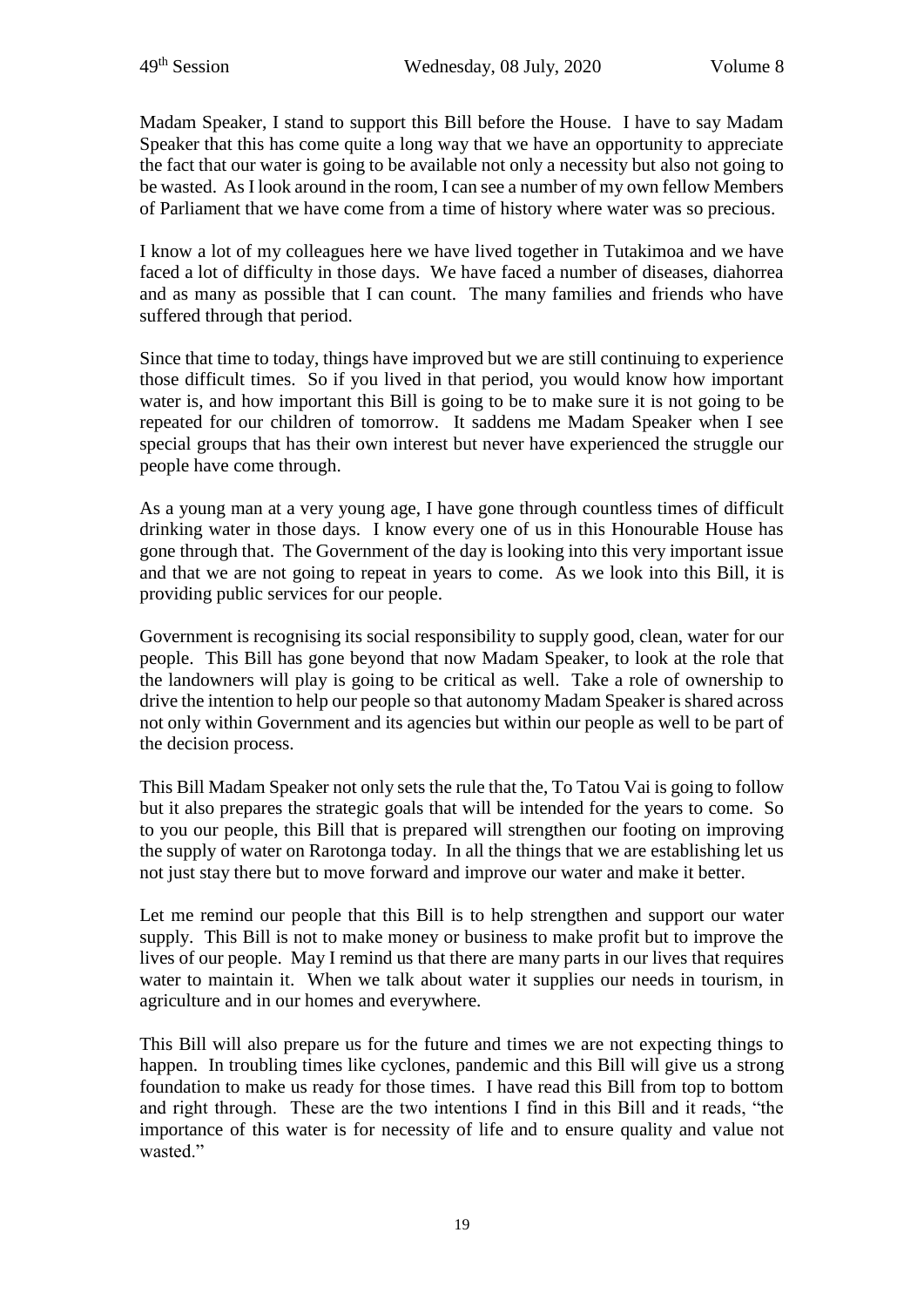We know that water is necessary for our lives and let us be reminded that this water is very precious and important and we should not waste it. Because that is one of our bad sickness that we have today. May we be reminded that there are other countries that do not have water like us today.

In Singapore Madam Speaker, they don't have reservoirs of their own and they don't have catchments and water drains that they can rely on as a water source to supply for their population. But they have taken lots of steps forward to invent technologies to help provide water to feed their population. Keeping in mind the population of Singapore is 5.5million and that is a lot of people to get water for.

I brought this up Madam Speaker because I had the opportunity to be told that their vision was to make sure every drop of water counts – that was their vision. And I think as this Honourable House looks into this Bill we should take the same approach and make sure that every water and every drop counts. I think this is what this government is also trying to achieve. And that is to move away from bad practice that we got use to into better ways of preserving good quality water for our people.

I say this Madam Speaker because as an agriculturist as well as a practitioner I have seen too much waste of water in the agriculture industry. Nearly every pigs pen that we find on the island they have taps with water running and not turned off. And I was reminded by CIIC that 74 percent of wasted water is from this industry. As the Deputy Prime Minister raised earlier on we have two more years and agriculture will be working with, To Tatou Vai to invent programs that can better help our growers preserve better water for agriculture purposes.

Whatever the agriculture levels are today, whether it is subsistence or semi commercial water is always going to be critical. We have already advanced the thinking of our farmers that cost of water has to be factored in if they want to consider a sustainable agriculture. To our people we have not forgotten about our planters and we will try and incorporate them into this Bill as we move forward. This is not just for Rarotonga we have considered other factors to helping our people in the Outer Islands.

Therefore, Madam Speaker I stand to give my support to this Bill and above that I am happy that this Bill will be referred to a Select Committee and there will be more issues that can be raised there. I would like to ask our people to come to these meetings and put your views to the Committee to make the Bill better. Thank you.

**MADAM SPEAKER:** Thank you very much and I see the Honourable Prime Minister and you have the Floor.

**HON. H. PUNA:** Thank you Madam Speaker and Kia Orana to all of us Honourable Members in this Honourable House and all our people listening in to our broadcast. A special warm greeting to my people of Manihiki and very happy to know that soon we will meet and dine together.

Madam Speaker I just cannot sit down and not stand to share my thoughts on this important Bill. I say that Rarotonga is very fortunate because in the history of our country water has taken a lot of expenses for it to supply to the people. I think it is right for us to do that as Rarotonga is the mainland or capital of our nation. But sometimes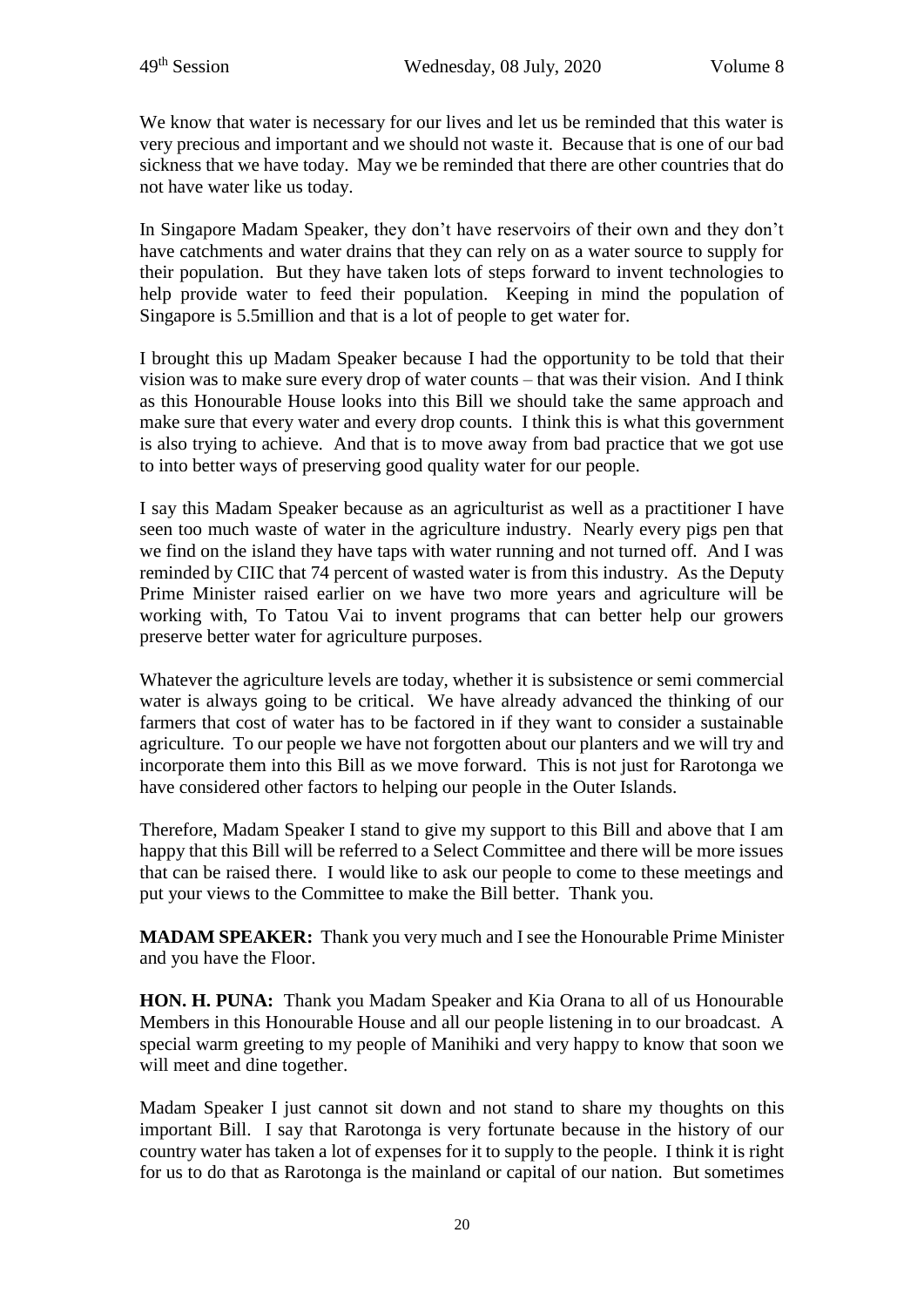we tend to forget of the expenditure that has been allocated especially for us here in Rarotonga.

It has been repeated and mentioned over and over again the importance of water to our life and people. It has been repeated many times of those past generations the problems that they experienced the lack of water. It is not just a problem in our country and even today in Auckland they are short of water supply. They are proposing to recycle their water. It is fortunate that the Waikato river is not far and they are going to cart water to Auckland.

Madam Speaker when we talk about the need and lack of water it is not a problem isolated to us only but a problem even in the big countries of the world. However, when I consider the history of the water supply here in Rarotonga. It was a dream by our forefathers and leaders. I remember before we came into government in 2010 we had discussions with the government of China of how we can improve the water supply here on Rarotonga.

Sir Dr Terepai Maoate searched ways to help us in this area. In fact, he has already prepared an MOU between our government and the government of China. One thought and one vision and that is to address the problem of water to be fixed for good. However, he was laid to rest and this vision did not eventuate then.

This is one of the vision that we adopted and we are determined to reach this target. Let me reiterate that this water project our country has spent a lot of money towards it. I am amazed at the people criticising this expense on our water and we are supposed to be happy that this will improve the quality of our lives.

We crabbed this project and I went to China in 2012 and that was the main issue that was discussed with the government. How we can make this vision to happen and how can China help us to make this happen. There are many things that happen for this project that was never reported to our people. But there are big matters that was discussed with China which will bring the benefit to our people.

We discussed the money that will be spent of these big water pipes and no guarantee that these pipes will be full of flowing waters because we had not considered the matter of water intakes, water catchment. So that was one of the things that was discussed with the officials for that to be incorporated in the plans. And to ensure that this problem will be overcome and that water will be filling the pipes to supply water to our homes and people.

Second, we all know how the Chinese Government operate, they will bring their materials and all their workers to establish what they have to do. There was no discussion and agreement for our people to be included to do some of those projects. That was what we were arguing with the Chinese Government because they wouldn't even wish to give part of the contract work to our people. But we never let them go, we were persistent and then they broke and this is what we discovered in 2012 after the Forum, the Minister from China arrived and the Prime Minister of New Zealand was here and during that time for the first time, it was exposed to the world that there is a project between three Governments in partnership.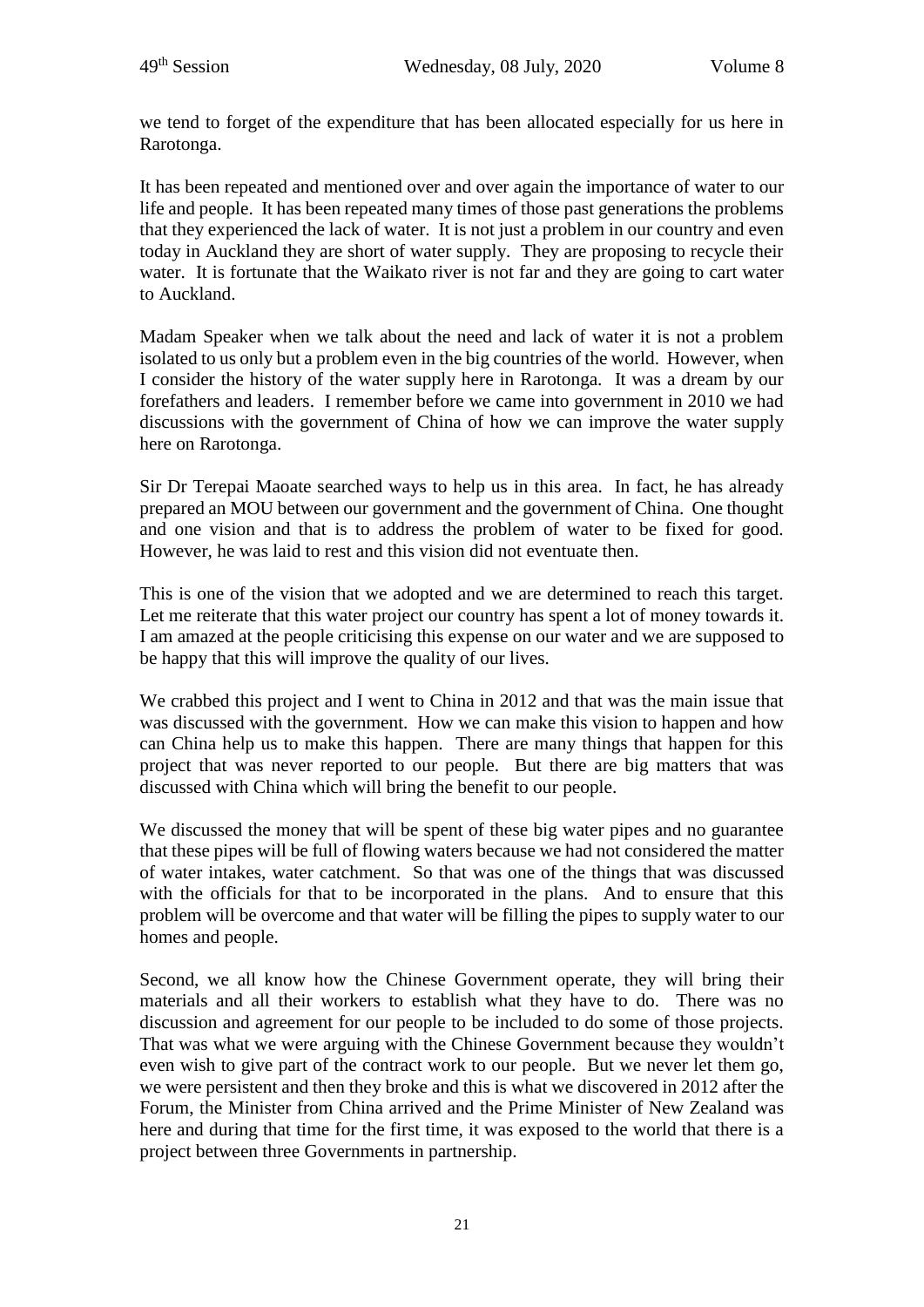That was history in the making, the first time China has been involved in a tri-partite development project and it had to be here in the Cook Islands and it was the water project for Rarotonga.

So, we have come a long way since then and yet it is true that we need to talk to our people so we will all move together. But there have been challenges. I don't know whether that's our attitude today to object, object, object. Yes, some of us have a right to say we have spent so much money in building this project but let me remind you maybe it is us who is causing further cost. We should know that in business, time is money but we are now where we are and I can safely say we've come a long way. But if we look at this project compared to projects like the Solar, we will discover the high cost of this project so we really need to value this project and I am sure that we in this House acknowledge that we do.

Right now, I would like to thank all the landowners of the catchment areas and to me they are the most important part in this project. They have come to accept the fact that water is a gift given to our forefathers and a gift from heaven to us today. So we thank you for that good spirit but we are not taking them for granted because from all our speakers that has spoken ahead of me in thanking all our landowners for the catchment lands so we would like to thank all our landowners who have given these lands for the catchment of this project.

Madam Speaker and Honourable Members, yes we are happy that this Bill is being taken to our people for discussions and I support this and to give you a warning. We are not revising back to the beginning how we started with water. This Bill is for the Authority who will manage this project. Other matters in relation to the treatment of water and so forth, that is complete.

I saw a notice in the Cook Islands News calling for this Bill not to be presented before this House and for it not to go into the Second reading today. What is this? It's too late we are pressing ahead.

This is what the Deputy Prime Minister said for those who are objecting to the chlorination of the water that's your choice. You are not forced to connect to the main supply of water. So you can buy your own water tank and install it and drink from your own water tank but for goodness sake don't hold up progress of this project. The vast majority of people here in Rarotonga support this project and we must push it ahead. We are not going to allow a handful of people objecting to this to hold this project up and end up costing our country more money.

You won't be the first to have your own water supply. We in the Northern Group have our own water supply. We capture our water and store them in water tanks and we have no complaints. We are fine, give us enough containment and we will be happy and we are happy but for goodness sake don't get in the way of the rest of our community enjoying clean, portable and safe drinking water.

I am so pleased that on the Select Committee that will be confirmed soon in this House are Members who have either involved in this project from the beginning or who know very well what is happening. With those few words, Madam Speaker and Honourable Members, I stand to strongly support this Bill.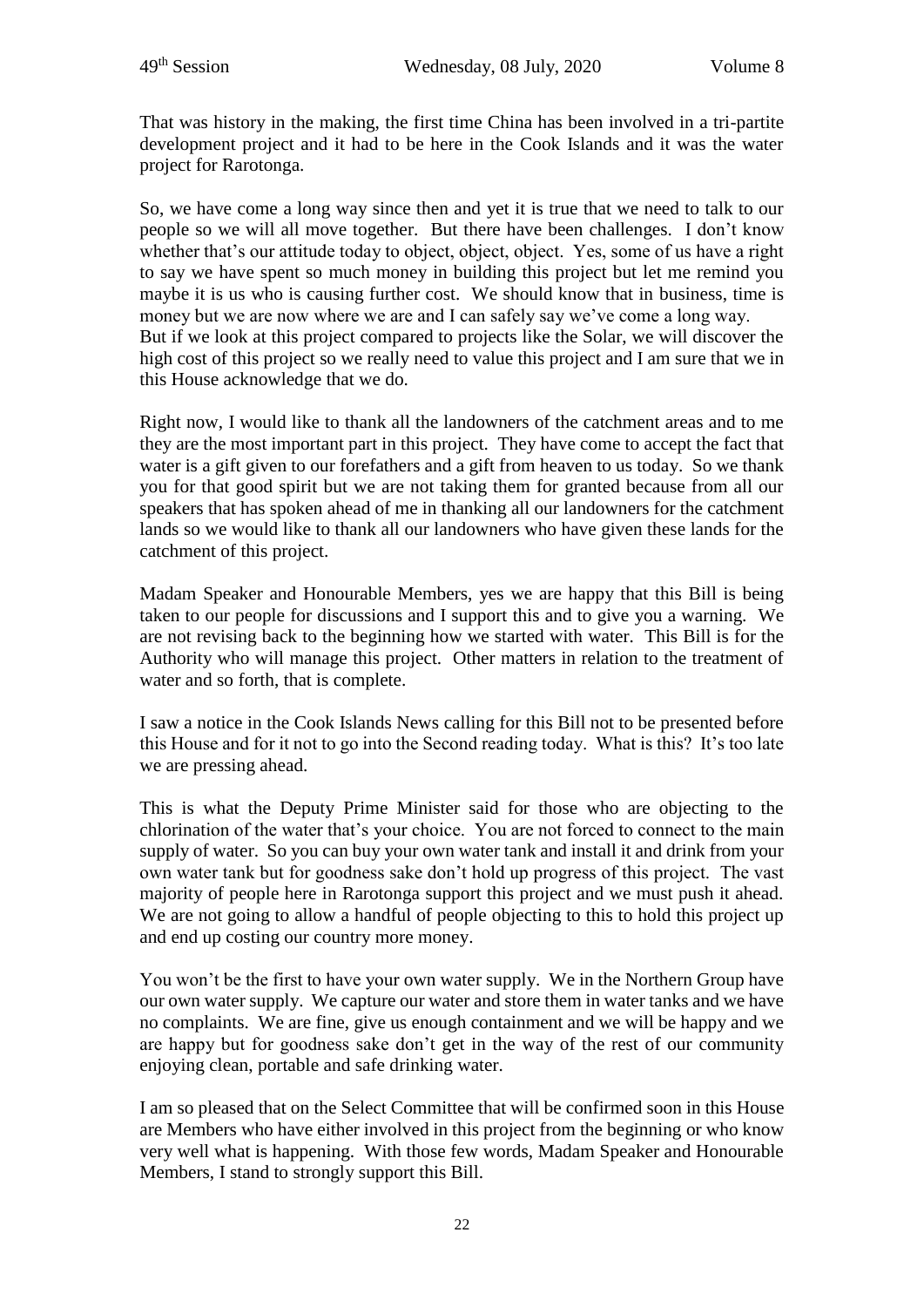**MADAM SPEAKER:** Thank you very much Honourable Prime Minister. Are there any further speakers? I see the Honourable Member Selina Napa.

**MRS S. NAPA:** Greetings everyone in the Name of our Lord. Madam Speaker and all your staff, greetings. To the Prime Minister, Deputy Prime Minister and your Members in Government, Kia Orana and also the Leader of the Opposition and our Members on this side, Kia Orana and the two ladies in the gallery, Kia Orana.

Madam Speaker, before I give my short opinion on this Bill, may I be permitted to greet the people in my constituency and give greetings to my people from Tikioki to Vaimaanga, greetings to you all in the Name of our Lord.

I will come back to the Bill which will establish the Authority to manage our water. I want to thank an employee at To Tatou Vai, Amy Walton and also the workers who have worked hard to improve the water stations around the island of Rarotonga. The reason why I thank Amy is because since To Tatou Vai took over the management of these Water Stations, she is always giving update information on the status of these Water Stations.

I also want to thank the people of the Village because they are responsible for keeping the areas around the water stations clean especially in my village of Titikaveka. What I know in the past there are people who ruin the water stations but through messages and telling the people that this is the property of the village and it is there to give the people clean water, now it is okay.

I will come back on the Bill and I want to say that I am happy that this Bill is being given to the Select Committee and to be send back to our people. Maybe this is the time that we will know exactly what people want and if they want the water to be improved.

There was a time when Te Mato Vai Project was brought into the village and explained to the people, especially on the treatment of the water, I will say that the people was not really clear of what was happening because there was conflicting thoughts amongst the people. So maybe when it goes through the Select Committee then the people will really understand what really is happening.

But as mentioned by the Member for Murienua earlier on, this is a request to the people when this Bill comes back to the community, please come to the meetings and give your views.

We on the Opposition have no desire to hold the work back on projects which will benefit our people but it is our job to make sure that we put right the areas that our people are not happy about.

So at this time please bear with me as this is Cook Islands Maori week and I am speaking in our Maori language. When I look at Clause 60, it says a customer must not resell any water received by that customer from the Authority. Maybe while this Bill is going through the Select Committee it can be explained if this will affect those in the business of selling water.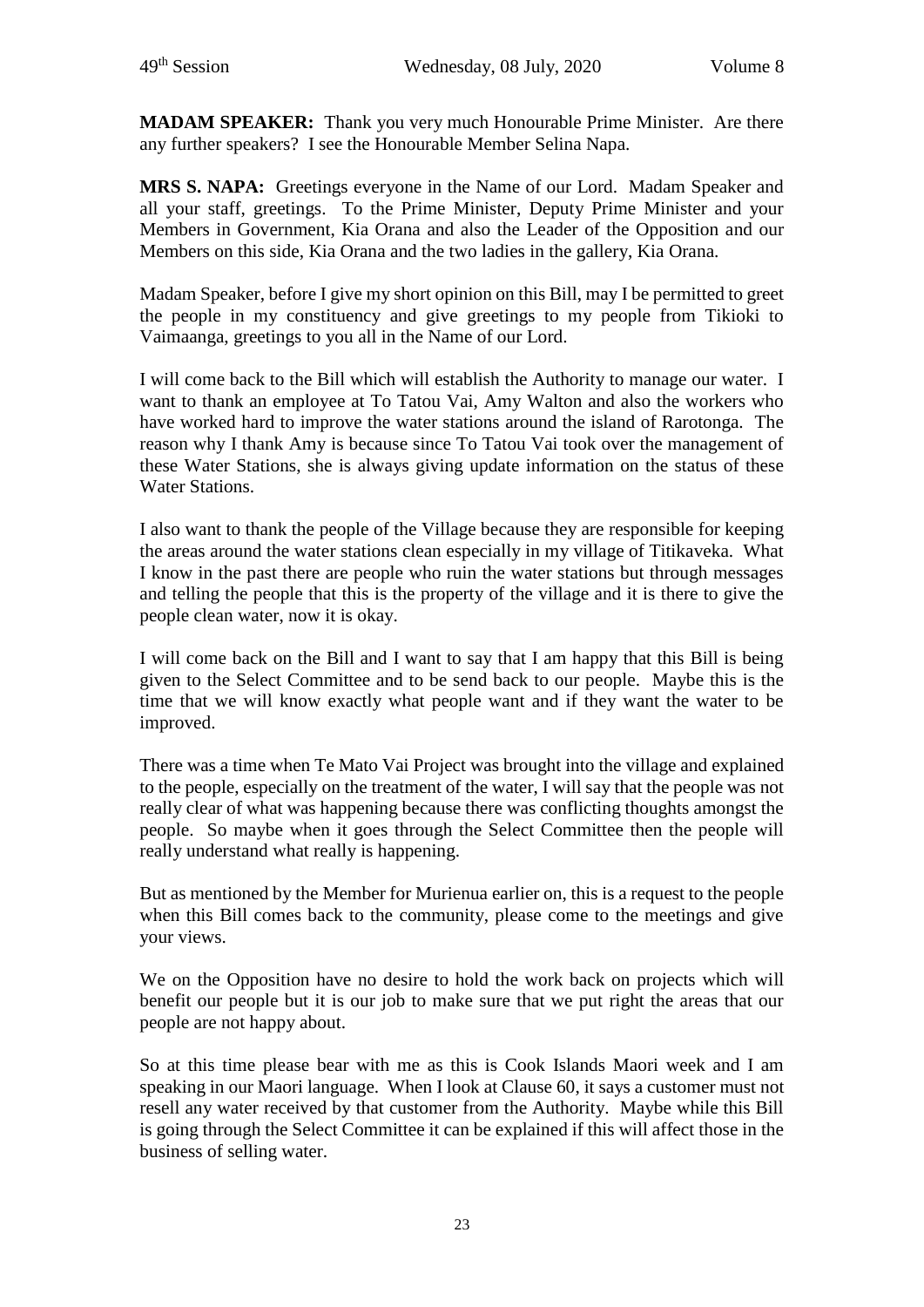Before our break, the Deputy Prime Minister mentioned that it is up to you if you wish to connect to the water main and that is your choice what to do. I am a bit confused with that because there is a Clause in the Bill because when you go to Clause 66 (c), it says to prohibit or create rules about the installation and use of any well, artisan water supply, desalination plant, underground water table, rainwater, water tank, river or stream.

When I look at this section, this is why I am confused when the Minister expressed his views that it is up to you what choice you want to make to improve your water supply.

My last thought is on the growers, if we have to pay for our water, how are we going to assess who will pay and how we are going to make payment. I am looking at the growers, the business people and the households.

As mentioned earlier, the growers are the main users of the water especially now that we are encouraging the growers to plant the land but because we don't have to pay for our water for the next two years, maybe this is an area where the Ministry of Agriculture can see how to help the growers on the costing of the things that they will purchase because the area of water will be included in the costing of the crops that they will sell.

The Bill on To Tatou Vai Authority, I support this Authority to be formed because I can see there are many local people working in that Authority and when I read in Budget Book 1 which we passed last week, the area of To Tatou Vai, it was shown that they are looking at increasing the workers in this Authority up to twenty people. But at this time, I support that this Bill be sent to the Select Committee to be able to put some areas right and to listen to the voice of our people.

My only issue with this Bill is the treatment of water with chemicals but that this matter should be given back to the people to give their views when we go through the public consultations because if we put the wishes of the people first and their life to improve then we will not go wrong in the decision that we make in this House. Thank you.

**MADAM SPEAKER:** Thank you Honourable Member. I see the Honourable Tina Browne, you have the Floor.

**HON. T. PUPUKE BROWNE:** Greetings to all of us in this Honourable House this evening. Those of you watching on television, listening on radio, greetings to you all in the mighty Name of our God.

Madam Speaker, I rise but maybe I am a bit late as I have sat here and heard everyone speak on the Bill and it was my understanding that there was going to be a Motion and within Clauses 229 to 235 on where the Bill will be referred to a Select Committee before we debate it. However, that's happened and may I please request, Madam Speaker if you could clarify the process from here on.

Madam Speaker, I am looking at Standing Order 234 and 235. What I understand it says after the reading of the Second time it will stand committed to the Committee of the Whole unless on Motion it is referred to a Select Committee. That Motion shall be made immediately after the Bill has been read the Second time and maybe proposed by any Member.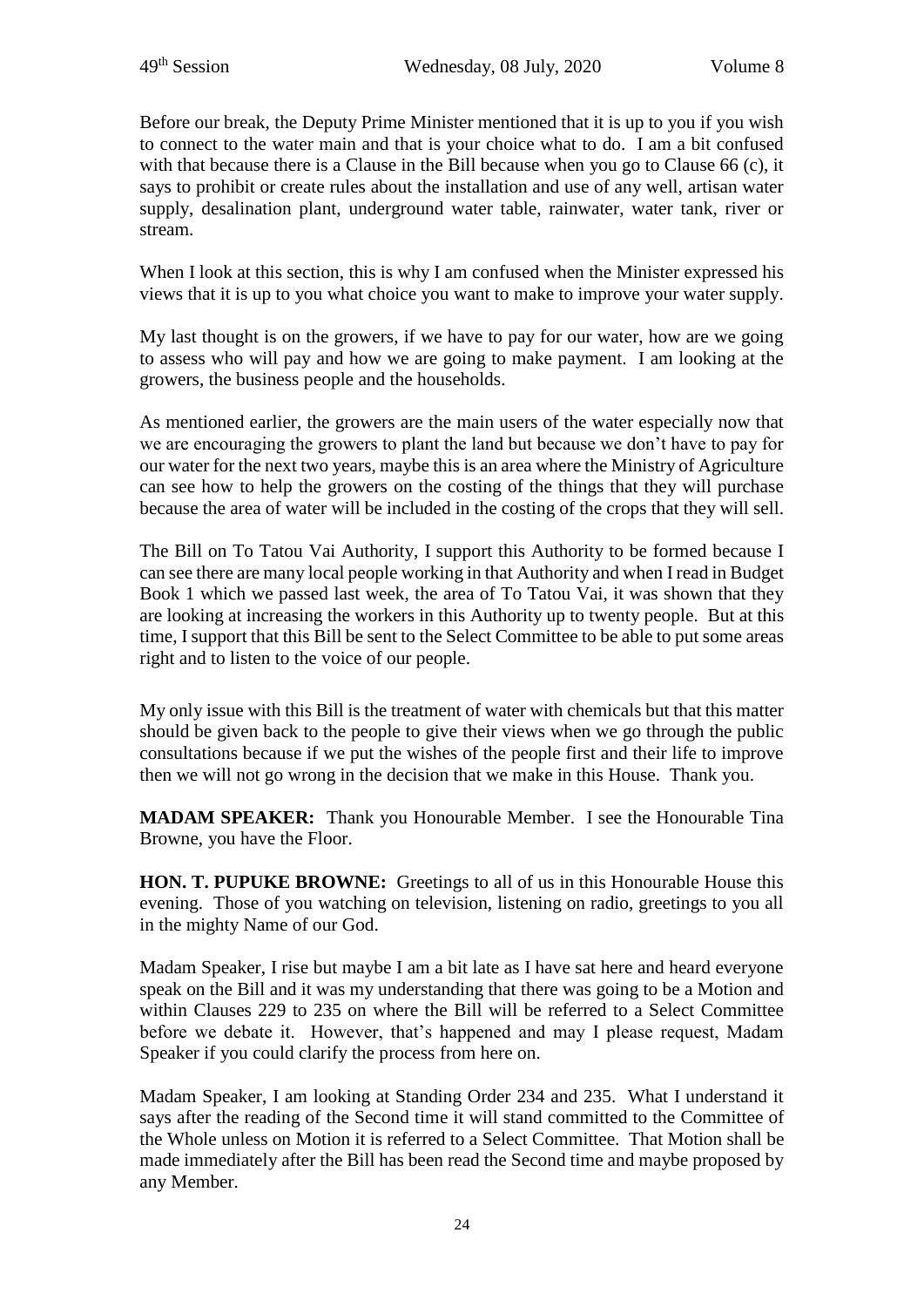And then Standing Order 235 says, when it is intended to refer a Bill to a Select Committee, the Second reading may be moved pro-forma and in such case there shall be no speech by the Mover or Seconder and no debate.

Because early in this afternoon's Sitting, a Motion was circulated, a Notice of Motion was circulated that signalled to all of us that there will be a Motion that's going to be moved. But the Motion was not moved, hasn't been moved and instead there's been a debate.

**MADAM SPEAKER:** Would you like me to clarify that for you?

**HON. T. PUPUKE BROWNE:** Yes, please.

**MADAM SPEAKER:** It has been the practice of the House that after the Second Reading of the Bill, then a Motion is put to refer the Bill to the Select Committee.

Yes, that is according to 234 so what we are about to do soon is when everybody has debated, I will then put the Question on the very first Motion that was put by the Minister Responsible for the Second reading. Yes, at the very beginning after the first reading when it was presented a Motion was put for the Second reading which then was seconded after the debate by the Honourable Minister which then I proposed a Question, a Question on Proposal is to allow you to debate on the matter. What would you debate to if there was no proposal for you to debate so that's the process which you are debating now.

So when you have completed your debate I will then put a question on the Motion that the Bill be read the Second time which you will vote and give a decision and that would be 234 completed and there would be Second reading would have been done then a Motion will be then moved as you rightly say there was a Motion passed around and that will be to refer the Bill to the Select Committee.

But before I do that I will be asking the Minister to conclude all of the debate that has happened on the Bill. So will you debate, you have time to debate.

**HON. T. PUPUKE BROWNE:** Could I ask, Madam Speaker can you take some advice on those Standing Orders please. I just find it a bit confusing, certainly for me. It doesn't affect what we are doing today because it's gone past that stage. I just want to make sure that we are doing it the correct way going forward. It seems very clear to me that it's either there's a speech by the Mover and the Seconder and a debate which is what has happened today and there's also the 235 which is moved immediately after the Second reading where there is no speech and no debate.

Now one of my concerns is this, we've had this debate and people had indicated their support or non-support, mainly the support and this is before we are even going to hear what the result of the Select Committee is going to be. So we ask ourselves what is the point in going out to public consultation when we've already, or some of us have already supported or indicated their support for the Bill and shouldn't we wait until that has happened before we express a view.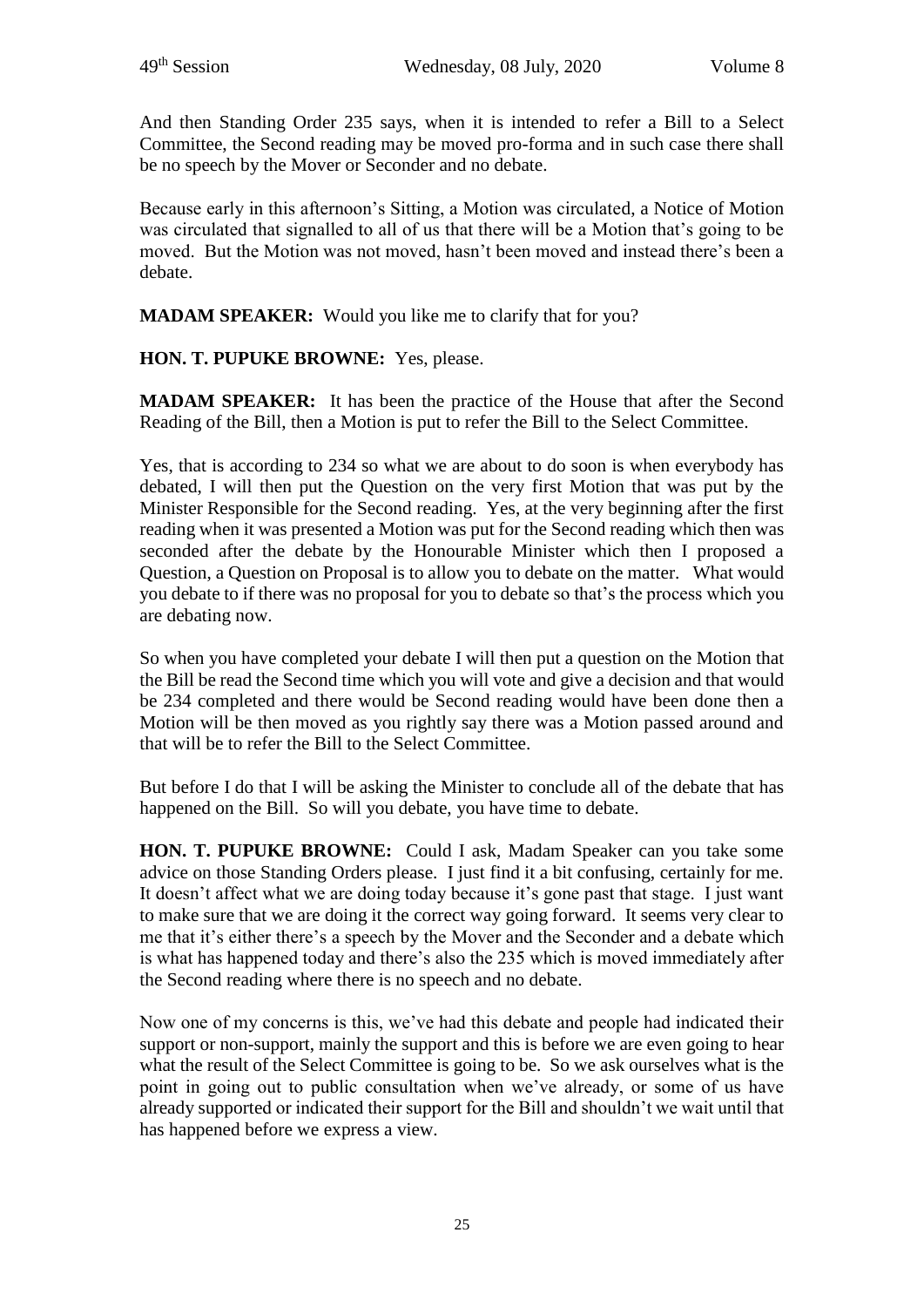The reason I ask this is because it makes it meaningless for us to say, ok let's go and have public consultations when we have already expressed a view in this House and that is why, Madam Speaker I didn't rise earlier to debate this issue because my preference would be to wait to hear what the result of public consultations will be.

And I also want to make it absolutely clear that we are all of the same mind, we want to choose what is best for our people. We want to choose the best options for them so that we can have clean water and how we go about that maybe the issue and let's not shut our ears before we even go out to public consultation. That is all what I wanted to say, Madam Speaker thank you.

**MADAM SPEAKER:** Thank you very much, Honourable Member for voicing your concern. The only Bill that I can remember that did not go through this process before it went to Select Committee was the ICI. ICI used a different version of doing it and they didn't do the Second reading. They came back and there were only two debate or one debate I can remember the Honourable Tamaiva Tuavera debated on that and I wasn't here at that Sitting but what I can tell you is that every Bill has we have referred to the Select Committee has gone through this process and your opportunity when you, this is for Members to be able to do the Principles and Merits of the Bill and then have the Second reading and then refer it to the Committee and then when you come back when you go into the Committee of the Whole or when you bring your Report and present it and your Report has decided that your consultation has made some amendments or changes to the Bill, then they will be inserted into the Bill before it comes back to us with amendments.

But you will find that every Bill that we have had, this is the process and this is the process I was taught when I came to Parliament. But one thing that we need to accept, all of us is that our Standing Orders are not always as clear as they should be and hence the review that we are going through.

Are there any further speakers – if there are no further speakers I will invite the Minister to please round up the debate.

**HON. M. BROWN:** Thank you, Madam Speaker. I'd like to thank all the speakers for their comments that they have made on the tabling of this Bill. I look forward to the Motion, Madam Speaker that will refer this Bill to the Select Committee and I know that this Bill will be extensively consulted throughout our community here on Rarotonga and in fact the Committee Members that Government has recommended on its Select Committee side are all made up of landowners in various intakes on Rarotonga.

There will be various stakeholders who will be invited to comment on the Bill and I am personally very committed to ensuring that our landowners in particular have a special awareness of this Bill and I am confident that with the time allotted to us that we will be able to report back to Parliament in September on the basis of this Bill. Thank you, Madam Speaker.

**MADAM SPEAKER:** Thank you very much Honourable Minister. I will now put the Question: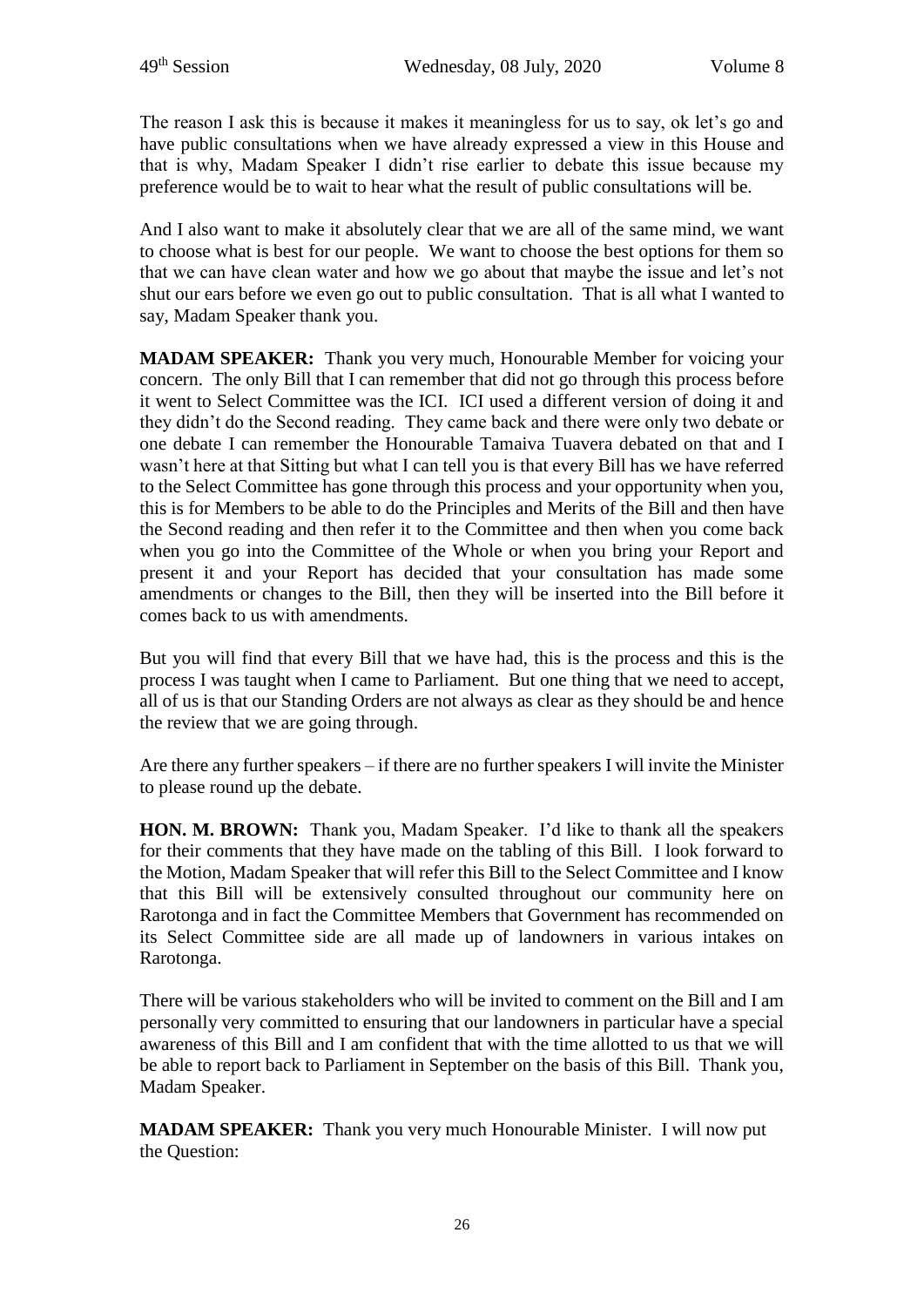## **That the To Tatou Vai Authority Bill 2020 be now read a Second time?**

#### **Motion agreed to**

**ACTING CLERK AT THE TABLE (J. DANIEL):** Long Title Reads: An Act to establish To Tatou Vai Water Authority.

## **BILL READ A SECOND TIME**

**MADAM SPEAKER:** Thank you and I see the Leader of the House, the Honourable Tingika Elikana.

**MR T. ELIKANA:** Thank you Madam Speaker. Madam Speaker I rise to move a Motion.

**That the To Tatou Vai Authority Bill 2020 be referred to a Select Committee established by this House and that the Select Committee consist of the following Members: Minister Honourable Mark Brown as Chairperson, Honourable Albert Nicholas Honourable Patrick Arioka Honourable Tehani Brown Honourable Selina Napa Honourable Agnes Armstrong Honourable Terepai Maoate That the Select Committee report to this House no later than September 2020. The, To Tatou Vai Authority Bill Select Committee shall review the, To Tatou Vai Authority Bill 2020 hold discussions with relevant entities, communities and key stakeholders concern with water issues, take note of potential legislative changes that may be necessary to put into effect any policy recommendations then consider any report recommendations to Parliament.**

**MADAM SPEAKER:** I look for a Seconder to the Motion.

# **Seconded by the Honourable Deputy Speaker, Tai Tura**

I put the Question:

# **That the Motion be agreed to?**

## **Motion agreed to**

I call the Leader of the House, Honourable Tingika Elikana.

**MR T. ELIKANA:** Thank you Madam Speaker. Madam Speaker I rise to move a Motion.

## **That this Honourable House adjourn** *Sine Die*

**MADAM SPEAKER:** Can I have a Seconder for the Motion.